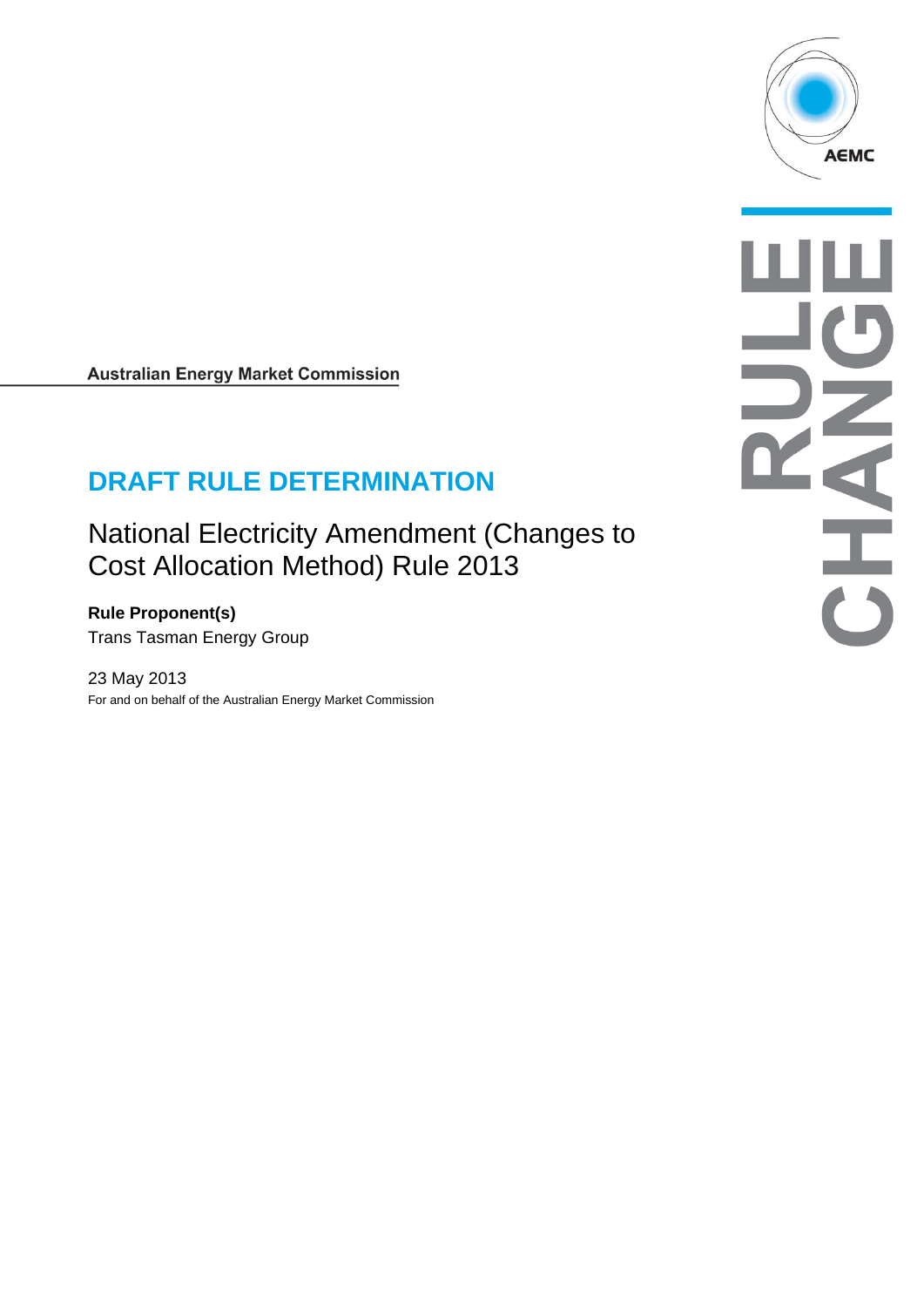#### **Inquiries**

Australian Energy Market Commission PO Box A2449 Sydney South NSW 1235

**E**: aemc@aemc.gov.au **T**: (02) 8296 7800 **F**: (02) 8296 7899

Reference: ERC0150

#### **Citation**

AEMC 2013, Changes to Cost Allocation Method, Rule Determination, 23 May 2013, Sydney

#### **About the AEMC**

The Council of Australian Governments (COAG), through its then Ministerial Council on Energy (MCE), established the Australian Energy Market Commission (AEMC) in July 2005. In June 2011, COAG established the Standing Council on Energy and Resources (SCER) to replace the MCE. The AEMC has two main functions. We make and amend the national electricity, gas and energy retail rules, and we conduct independent reviews of the energy markets for the SCER.

This work is copyright. The Copyright Act 1968 permits fair dealing for study, research, news reporting, criticism and review. Selected passages, tables or diagrams may be reproduced for such purposes provided acknowledgement of the source is included.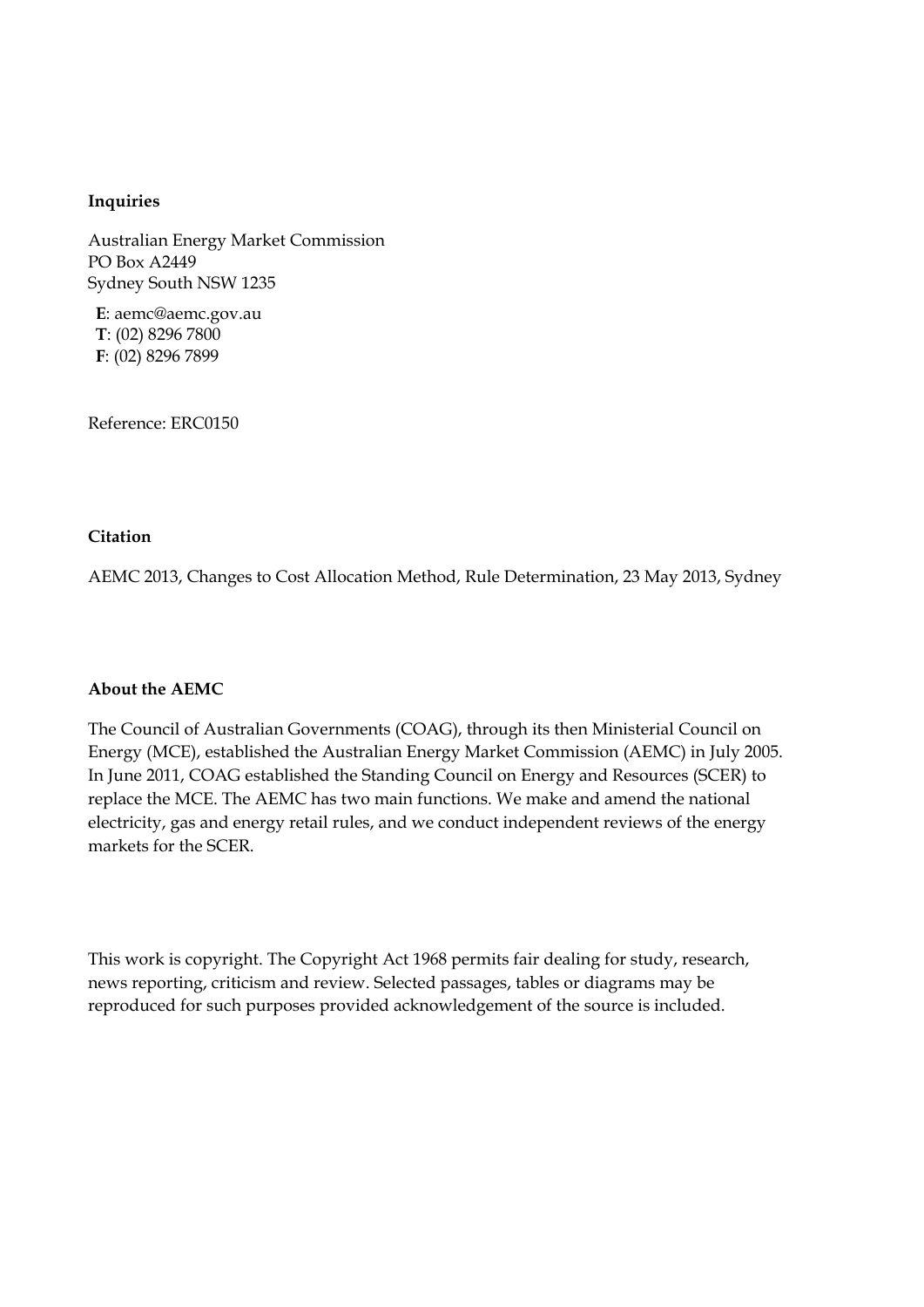# **Summary of draft Rule determination**

The Australian Energy Market Commission (AEMC or Commission) has determined not to make a rule in response to Trans Tasman Energy Group's rule change request regarding the cost allocation method and regulation of negotiated services by distribution network service providers (DNSPs).

Trans Tasman Energy Group submitted a rule change request on 7 December 2012 to the Commission to make a rule that seeks to:

- improve customer engagement in the cost allocation method by requiring the Australian Energy Regulator (AER) to comply with the distribution consultation procedures when approving a cost allocation method;
- increase transparency in the cost allocation method by requiring cost allocation methods to include the numeric values of allocators; and
- improve certainty regarding how prices are derived for negotiated distribution services by amending the principles for access to negotiated services.

The Commission is not satisfied that there is a problem with the rules in these areas nor that the changes proposed promote the National Electricity Objective (NEO).

The proponent is seeking to improve the ability of customers to engage with DNSPs with respect to negotiated services. In general, the nature of a negotiated service should mean that those negotiating with service providers have adequate negotiating power already. If this is not the case then it is likely that the problem is with the classification of the service, rather than the rules regarding negotiated services.

The cost allocation method must be consistent with the cost allocation guidelines, which are consulted on by the AER. Any benefits of additional consultation on changes to the cost allocation method appear to be unlikely or at most minimal but the costs to undertake additional consultation would be material. The Commission views having consultation only on the cost allocation guidelines appropriately balances stakeholder engagement, regulatory oversight and the Distribution Network Service Provider (DNSP) having ownership of its cost allocation method.

Customers of negotiated services currently have access to sufficient information outside of the cost allocation method to engage in effective negotiation. This includes numeric allocators outside the cost allocation method. The costs to DNSPs and the AER of including numeric allocators as part of revised cost allocation methods are likely to outweigh any potential benefits. Moreover, lighter handed regulation is appropriate for negotiated services and DNSPs need not provide the same level of cost disclosure for negotiated as they would for direct control services. The Commission views the current role of the cost allocation method and other existing mechanisms, which enable access to more detailed information, as appropriate and efficient.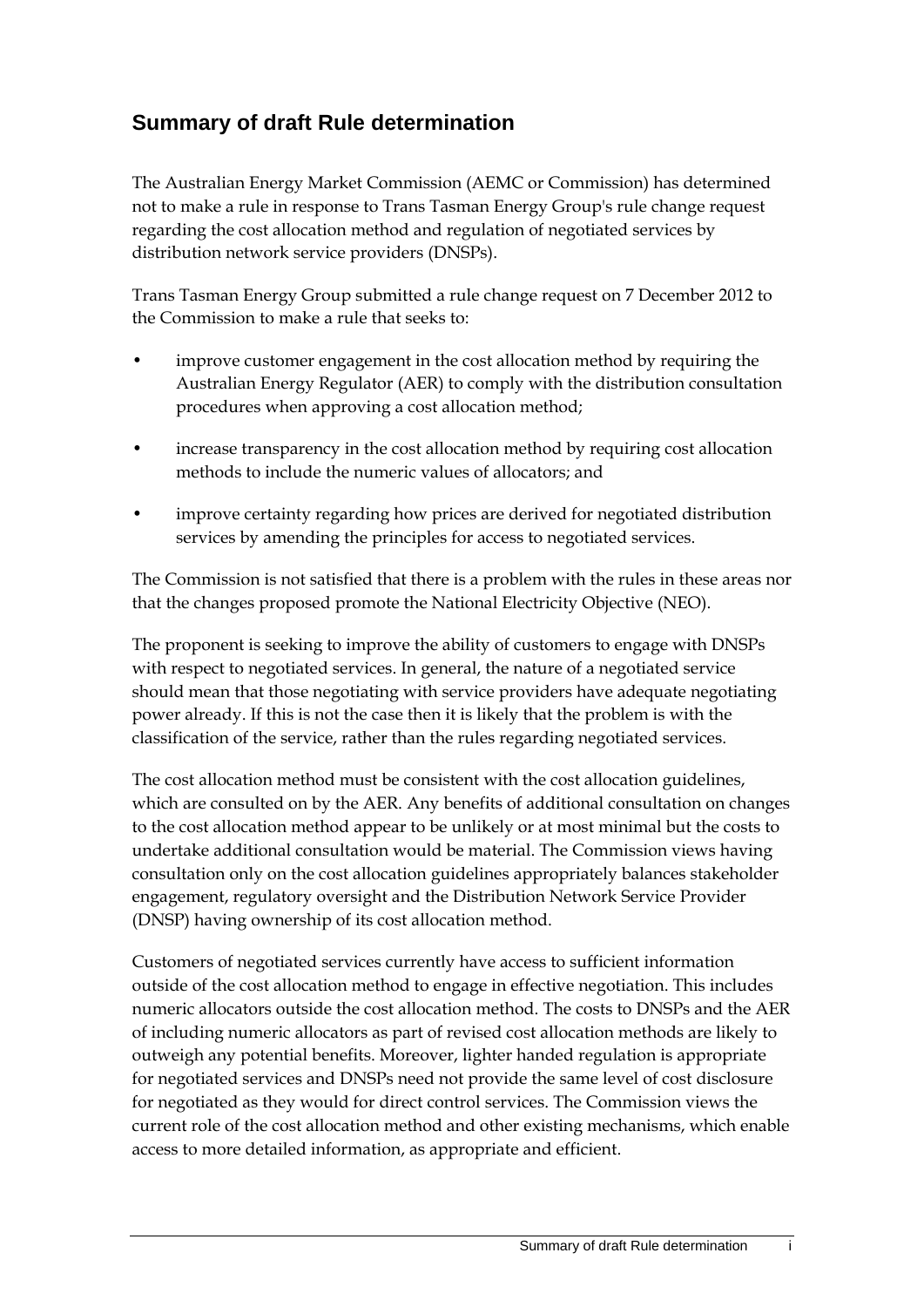The Commission considers that the existing negotiated service principles are appropriate as currently drafted. It gives the AER appropriate flexibility in determining the criteria with opportunity for stakeholder engagement. Moving toward defining how costs are to be calculated requires more involvement of the AER and fundamentally changes the nature of the approach. Amending the principles is unlikely to impose costs, however, the Commission does not consider that the change to negotiated services will contribute toward more efficient prices.

The Commission welcomes submissions on this draft determination by 4 July 2013.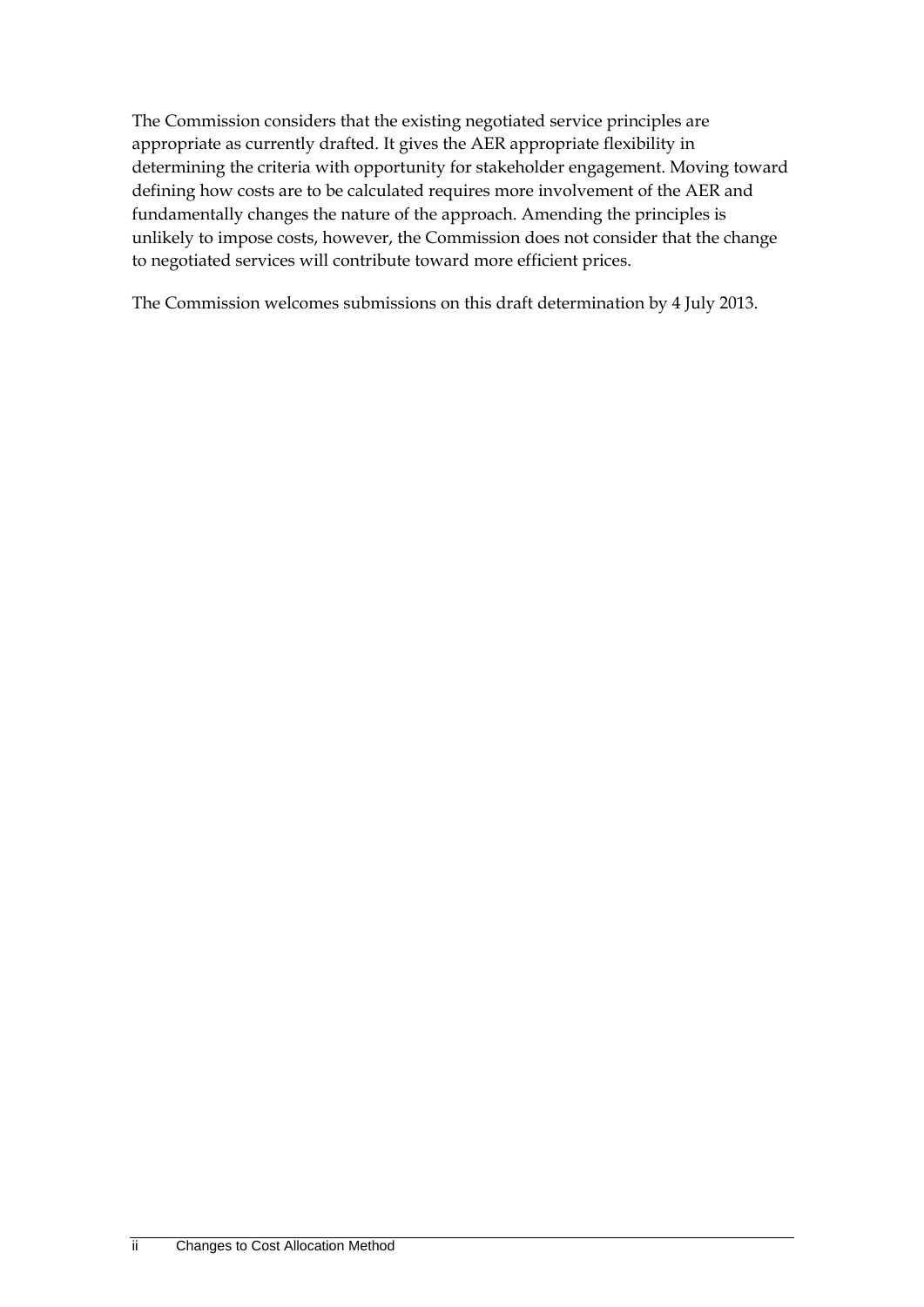# **Contents**

| $\mathbf{1}$   |     |                                                                    |  |
|----------------|-----|--------------------------------------------------------------------|--|
|                | 1.1 |                                                                    |  |
|                | 1.2 |                                                                    |  |
|                | 1.3 |                                                                    |  |
|                | 1.4 |                                                                    |  |
|                | 1.5 |                                                                    |  |
| $\overline{2}$ |     |                                                                    |  |
|                | 2.1 |                                                                    |  |
|                | 2.2 |                                                                    |  |
|                | 2.3 |                                                                    |  |
|                | 2.4 |                                                                    |  |
|                | 2.5 |                                                                    |  |
| 3              |     |                                                                    |  |
| 4              |     |                                                                    |  |
|                | 4.1 |                                                                    |  |
|                | 4.2 |                                                                    |  |
| 5              |     |                                                                    |  |
|                | 5.1 |                                                                    |  |
|                |     |                                                                    |  |
|                | 5.3 |                                                                    |  |
|                | 5.4 |                                                                    |  |
| 6              |     |                                                                    |  |
|                | 6.1 |                                                                    |  |
|                | 6.2 |                                                                    |  |
|                | 6.3 |                                                                    |  |
|                | 6.4 |                                                                    |  |
| 7              |     | Amendment of negotiated distribution service pricing principles 20 |  |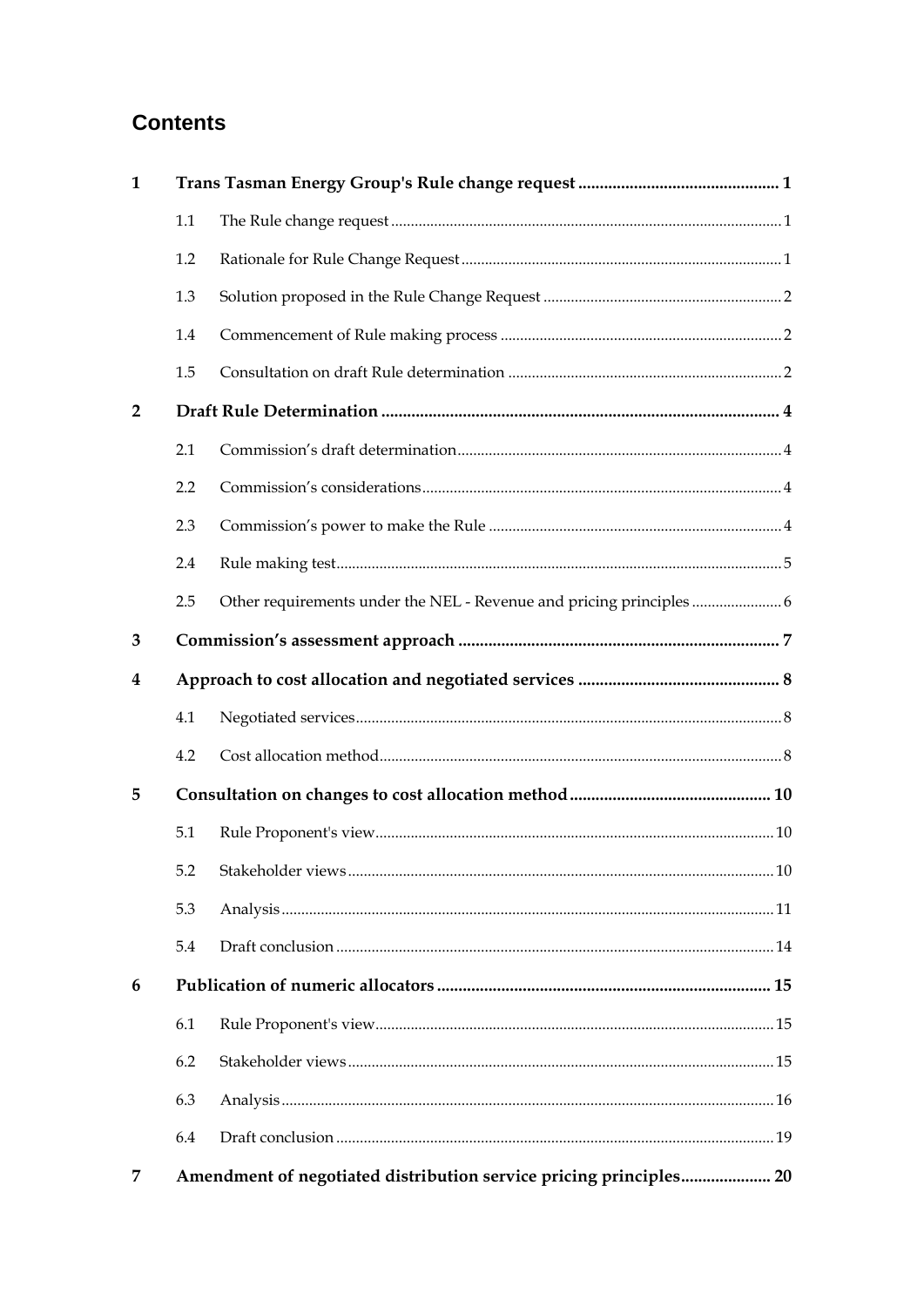| B            |     |                                                                             |  |
|--------------|-----|-----------------------------------------------------------------------------|--|
|              | A 2 |                                                                             |  |
|              | A.1 |                                                                             |  |
| $\mathbf{A}$ |     | Regulatory framework for cost allocation method and negotiated services  24 |  |
|              |     |                                                                             |  |
|              | 7.4 |                                                                             |  |
|              | 7.3 |                                                                             |  |
|              | 7.2 |                                                                             |  |
|              | 7.1 |                                                                             |  |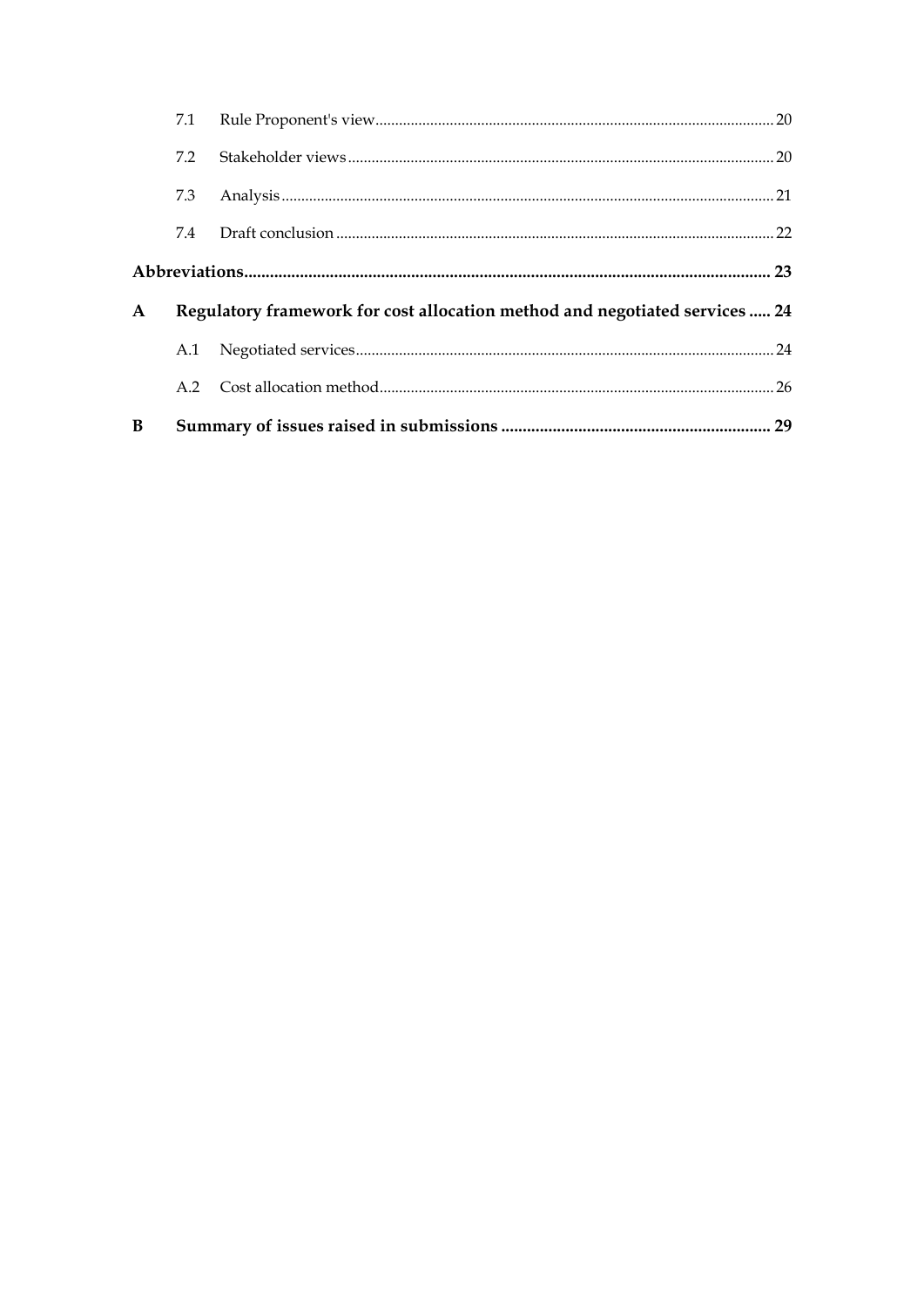# **1 Trans Tasman Energy Group's Rule change request**

### **1.1 The Rule change request**

On 7 December 2013, Trans Tasman Energy Group (Rule Proponent) made a request to the Commission to make a rule regarding the contents of and consultation on the cost allocation method and its role in the negotiation framework (Rule Change Request).

### **1.2 Rationale for Rule Change Request**

In this Rule Change Request the Rule Proponent seeks to:

- improve customer engagement in the cost allocation method;
- increase transparency in the cost allocation method; and
- improve certainty regarding how prices are derived for negotiated distribution services.

The Rule Proponent states that the cost allocation method is a primary input to establishing prices for negotiated distribution services. As such, it argues that as an important part of the negotiation process, the cost allocation method should be open to review so customers can assess the appropriateness of any changes to DNSPs' cost allocation methods. It also notes that as a "method", it should fall under the general categories subject to the distribution consultation procedures.1

The Rule Proponent is concerned that the current requirements for the cost allocation method in the National Electricity Rules (NER) are not sufficiently transparent to enable effective negotiation of prices under Part D of the NER. The Rule Proponent is specifically interested in the numeric value of allocators. An allocator is the method by which a cost is split between different categories, and the numeric value is the quantity of costs being added to each category. Without the numeric value included in the cost allocation method, the Rule Proponent states that customers cannot establish for themselves whether the price offer is compliant with the NER, including whether the same cost was allocated more than once 2

The Rule Proponent argues that a default position for how prices must be established is appropriate given the significant imbalance of market power that exists between the DNSP and a negotiating party. It also states that although negotiating parties are free to determine how they establish prices, it is relevant to have a default methodology in place for cases where the AER needs to set prices to resolve a dispute. The Rule

<sup>1</sup> Trans Tasman Energy Group, Proposed Rule Change, 7 December 2012, pp. 2-4.

<sup>2</sup> Trans Tasman Energy Group, Proposed Rule Change, 7 December 2012, p. 4.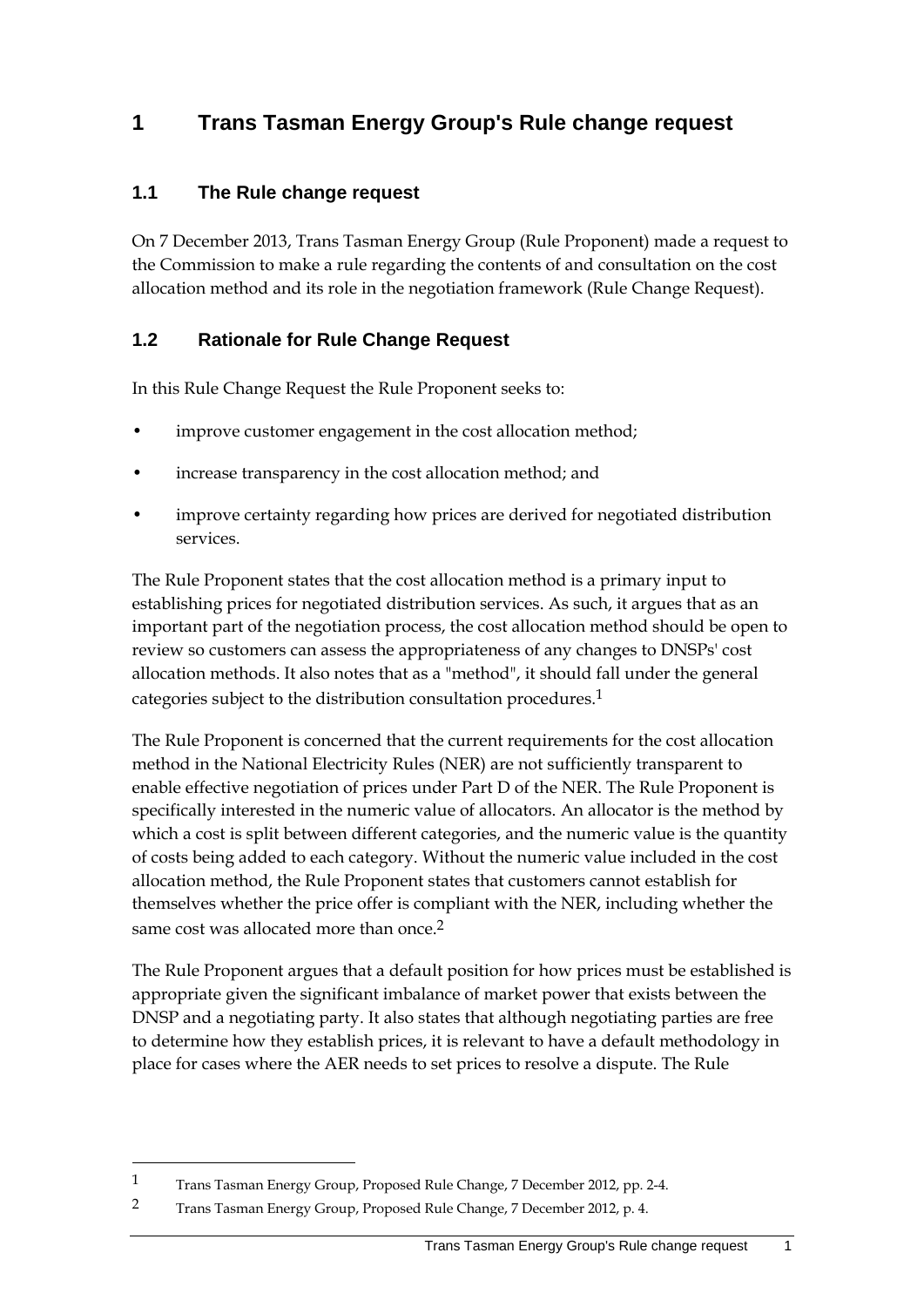Proponent also states that such a requirement will better equip parties in negotiating with a DNSP  $3$ 

# **1.3 Solution proposed in the Rule Change Request**

The Rule Proponent proposes to resolve the issues discussed above by making a Rule that seeks to:

- require the AER to comply with the distribution consultation procedures when approving a cost allocation method;4
- include the numeric value of allocators in cost allocation methods; and<sup>5</sup>
- amend the negotiated distribution service principle for determining a negotiated price such that negotiated prices must be based on the cost of providing the service, determined in accordance with the cost allocation method.<sup>6</sup>

# **1.4 Commencement of Rule making process**

On 14 February 2013, the Commission published a notice under section 95 of the National Electricity Law (NEL) advising of its intention to commence the Rule making process and the first round of consultation in respect of the Rule Change Request. A consultation paper prepared by AEMC staff identifying specific issues or questions for consultation was also published with the Rule Change Request. Submissions closed on 14 March 2013.

The Commission received 12 submissions on the Rule Change Request as part of the first round of consultation. They are available on the AEMC's website.7 A summary of the issues raised in submissions and the Commission's response to each issue is contained in Appendix B.

# **1.5 Consultation on draft Rule determination**

In accordance with the notice published under section 99 of the NEL, the Commission invites submissions on this draft Rule determination by **4 July 2013**.

In accordance with section 101(1a) of the NEL, any person or body may request that the Commission hold a hearing in relation to the draft Rule determination. Any request for a hearing must be made in writing and must be received by the Commission no later than 11 July 2013.

<sup>3</sup> Trans Tasman Energy Group, Proposed Rule Change, 7 December 2012, p. 4.

<sup>4</sup> Trans Tasman Energy Group, Proposed Rule Change, 7 December 2012, p. 7.

<sup>5</sup> Trans Tasman Energy Group, Proposed Rule Change, 7 December 2012, p. 7.

<sup>6</sup> Trans Tasman Energy Group, Proposed Rule Change, 7 December 2012, p. 7.

<sup>7</sup> www.aemc.gov.au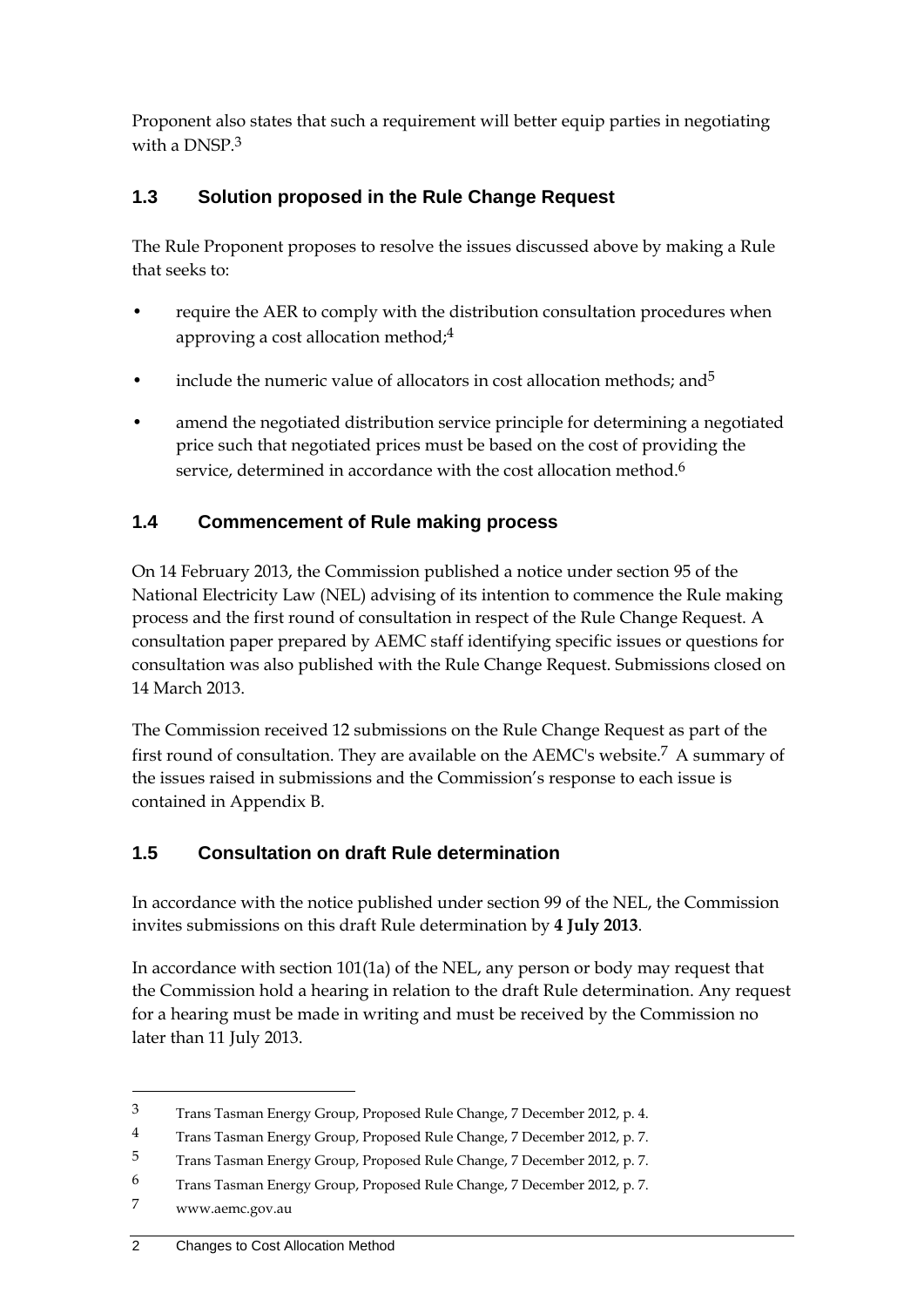Submissions and requests for a hearing should quote project number "ERC0150" and may be lodged online at www.aemc.gov.au or by mail to:

Australian Energy Market Commission PO Box A2449 SYDNEY SOUTH NSW 1235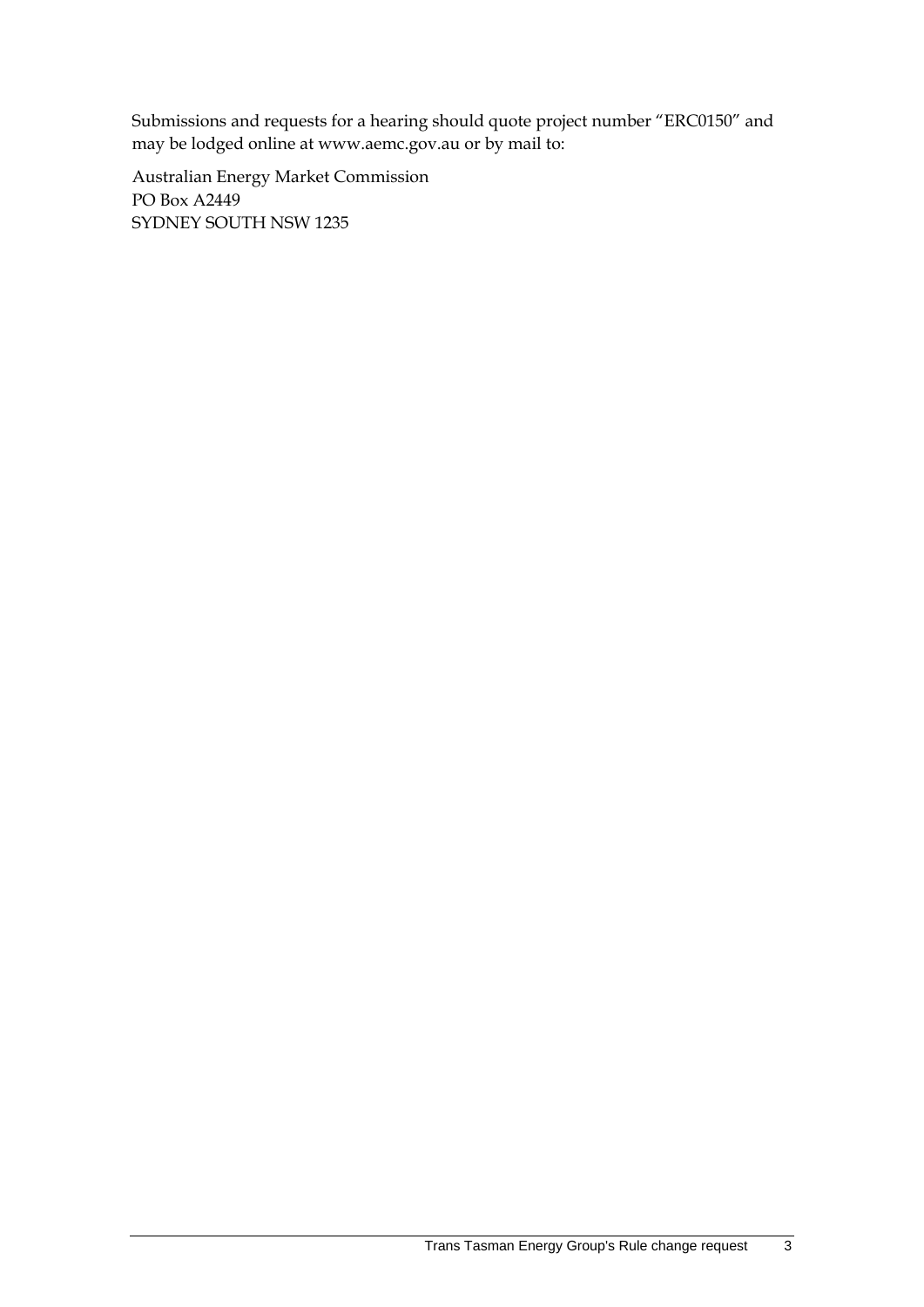# **2 Draft Rule Determination**

### **2.1 Commission's draft determination**

In accordance with section 99 of the NEL the Commission has made this draft Rule determination in relation to the Rule proposed by Trans Tasman Energy Group.

The Commission has determined it should not make the Proposed Rule.

The Commission's reasons for making this draft Rule determination are set out in section 2.4.

### **2.2 Commission's considerations**

In assessing the Rule change request the Commission considered:

- the Commission's powers under the NEL to make the Rule;
- the Rule Change Request;
- the fact that there is no relevant Ministerial Council on Energy (MCE) Statement of Policy Principles;8
- submissions received during first round consultation; and
- the Commission's analysis as to the ways in which the Proposed Rule will or is likely to, contribute to the NEO.

### **2.3 Commission's power to make the Rule**

The Commission is satisfied that the Proposed Rule falls within the subject matter about which the Commission may make Rules. The Proposed Rule falls within section 34 of the NEL as it relates to the operation of the National Electricity Market (NEM) (section 34(1)(a)(i)) and the activities of persons (including Registered participants) participating in the NEM or involved in the operation of the national electricity system (section  $34(1)(a)(iii)$ ).

Further, the Proposed Rule falls within the matters set out in Item 26D of Schedule 1 to the NEL as it relates to the economic framework, mechanisms or methodologies to be applied or determined by the AER for the purposes of items 25 and 26. This includes (without limitation) the economic framework, mechanisms or methodologies to be applied or determined by the AER for the derivation of the revenue (whether maximum allowable revenue or otherwise) or prices to be applied by the AER in making a distribution determination.

<sup>8</sup> Under section 33 of the NEL the AEMC must have regard to any relevant MCE statement of policy principles in making a Rule.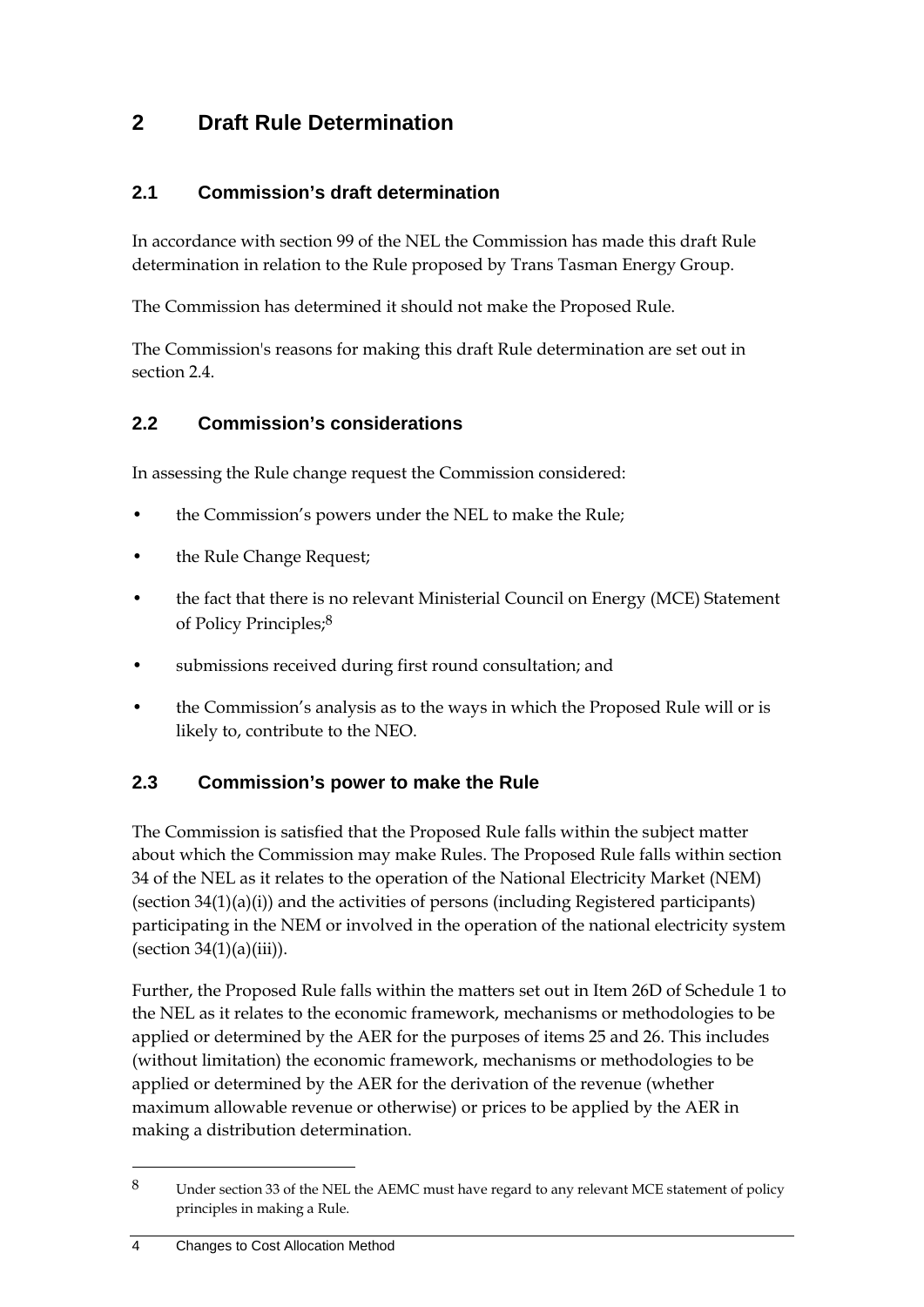### **2.4 Rule making test**

Under section 88(1) of the NEL the Commission may only make a Rule if it is satisfied that the Rule will, or is likely to, contribute to the achievement of the NEO. This is the decision making framework that the Commission must apply.

The NEO is set out in section 7 of the NEL as follows:

"The objective of this Law is to promote efficient investment in, and efficient operation and use of, electricity services for the long term interests of consumers of electricity with respect to:

- (a) price, quality, safety, reliability and security of supply of electricity; and
- (b) the reliability, safety and security of the national electricity system."

The key aim of this rule change request is to enable stakeholders the opportunity to comment on changes to cost allocation methods and to improve the information available to participants in negotiating services. Such changes would contribute towards the achievement of the NEO if they can improve the ability of the parties to negotiate efficient prices without unduly increasing compliance costs.

The Commission is not satisfied that the Proposed Rule will, or is likely to, contribute to the achievement of the NEO because:

- there is insufficient evidence of a problem with the existing provisions impacting the ability of parties to negotiate efficient prices; and
- adopting the proposed rule will introduce extra costs and disproportionate regulatory burden.

The Commission considers that the current approach to stakeholder engagement for the cost allocation method is appropriate. Stakeholder engagement is required on the cost allocation guideline where the most influence and impact can be drawn (see section 5.3.1). The current approach appropriately balances stakeholder engagement, regulatory oversight and DNSPs being responsible for determining how to allocate its costs in the manner consistent with the guidelines having regard to its circumstances. Benefits of additional consultation appear to be unlikely or at most minimal but the costs to undertake additional consultation would be material, and so will not lead to more efficient prices.

It is appropriate and consistent with the purpose of the cost allocation method not to require specific cost information in it. The exclusion of certain numeric values of allocators (or other such cost-related information) from the cost allocation method does not impede effective negotiation. This is because the negotiation framework in the rules provides negotiating parties with that, and more, relevant information (see section 6.3.1) and is enforceable through the dispute process. Furthermore, the publication of the numeric value of allocators will not lead to more efficient prices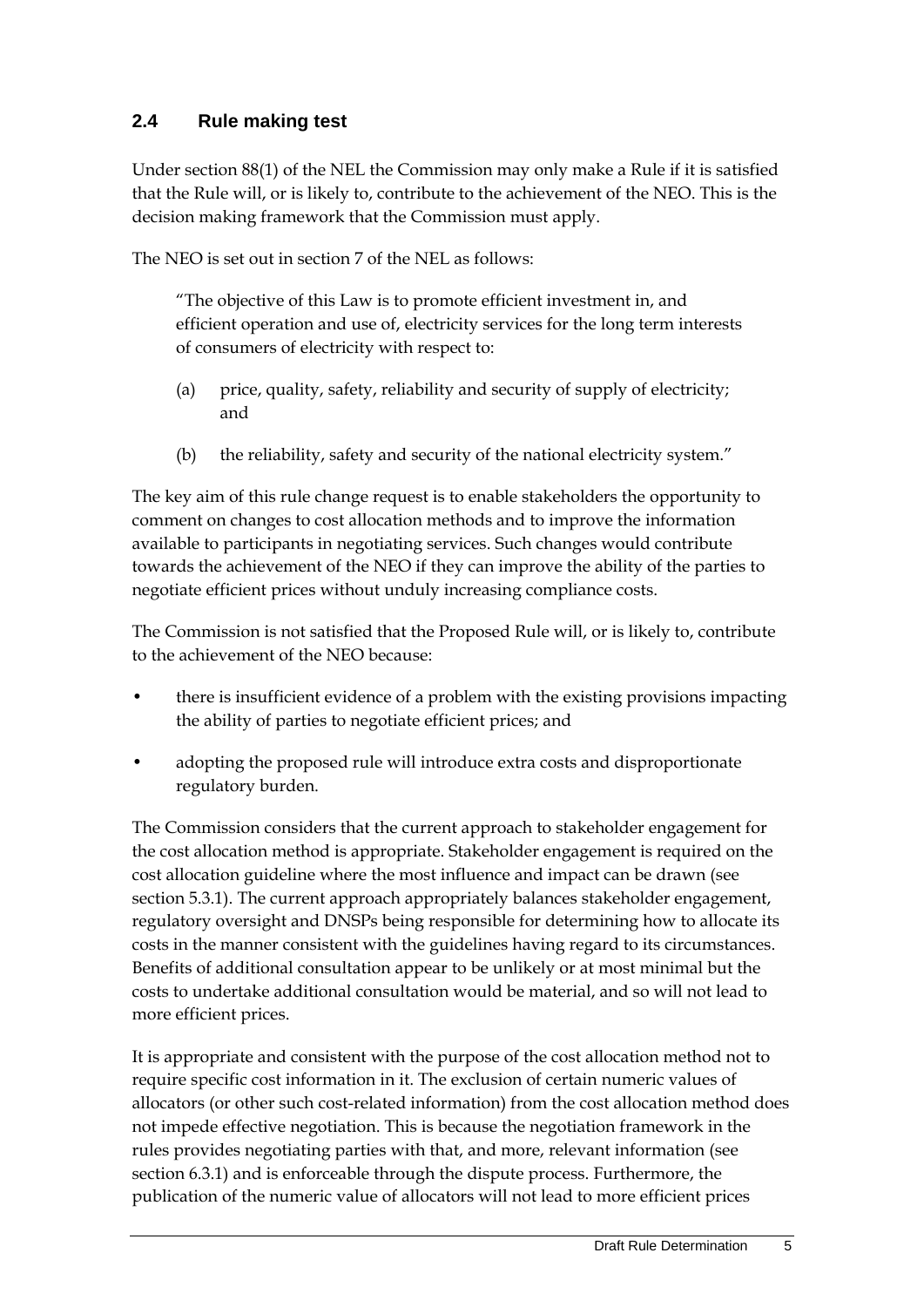because it is unlikely or at most minimally beneficial to inform the costs of service. The costs to DNSPs to prepare and publish revised cost allocation methods more frequently, and the AER of approving revised cost allocation methods, are therefore likely to outweigh such potential benefits.

The Commission considers that the negotiated distribution service principles<sup>9</sup> are appropriate. It gives the AER appropriate flexibility in determining the criteria with opportunity for stakeholder engagement (see section 7.3.1). Negotiated services are to have more flexibility and less prescription in terms of the regulatory oversight due to the nature of the services facing more competitive constraints. Moving toward defining how costs are to be calculated requires more involvement of the AER and fundamentally changes the nature of the approach. Overall, amending the principles is unlikely to impose costs, however, a case has not been made that the change will contribute toward more efficient prices.

### **2.5 Other requirements under the NEL - Revenue and pricing principles**

In applying the rule making test in section 88 of the NEL, the Commission has taken into account the revenue and pricing principles as required under section 88B of the NEL as the draft rule relates to matters specified in item 26D of Schedule 1 to the NEL.

The revenue and pricing principles are set out in section 7A of the NEL. They set out a number of principles that concern matters such as the recovery of efficient costs, incentives to promote efficiencies and that prices should reflect returns commensurate with the risks involved in providing services.

Having considered the issues raised by the Rule Proponent, the Commission has concluded that the changes proposed by the Rule Proponent do meet the NEO, including taking into account the revenue and pricing principles. This is because there is insufficient evidence of a problem with the existing provisions impacting the ability of parties to negotiate efficient prices and adopting the proposed rule will introduce extra costs and disproportionate regulatory burden.

<sup>9</sup> NER, clause 6.7.1.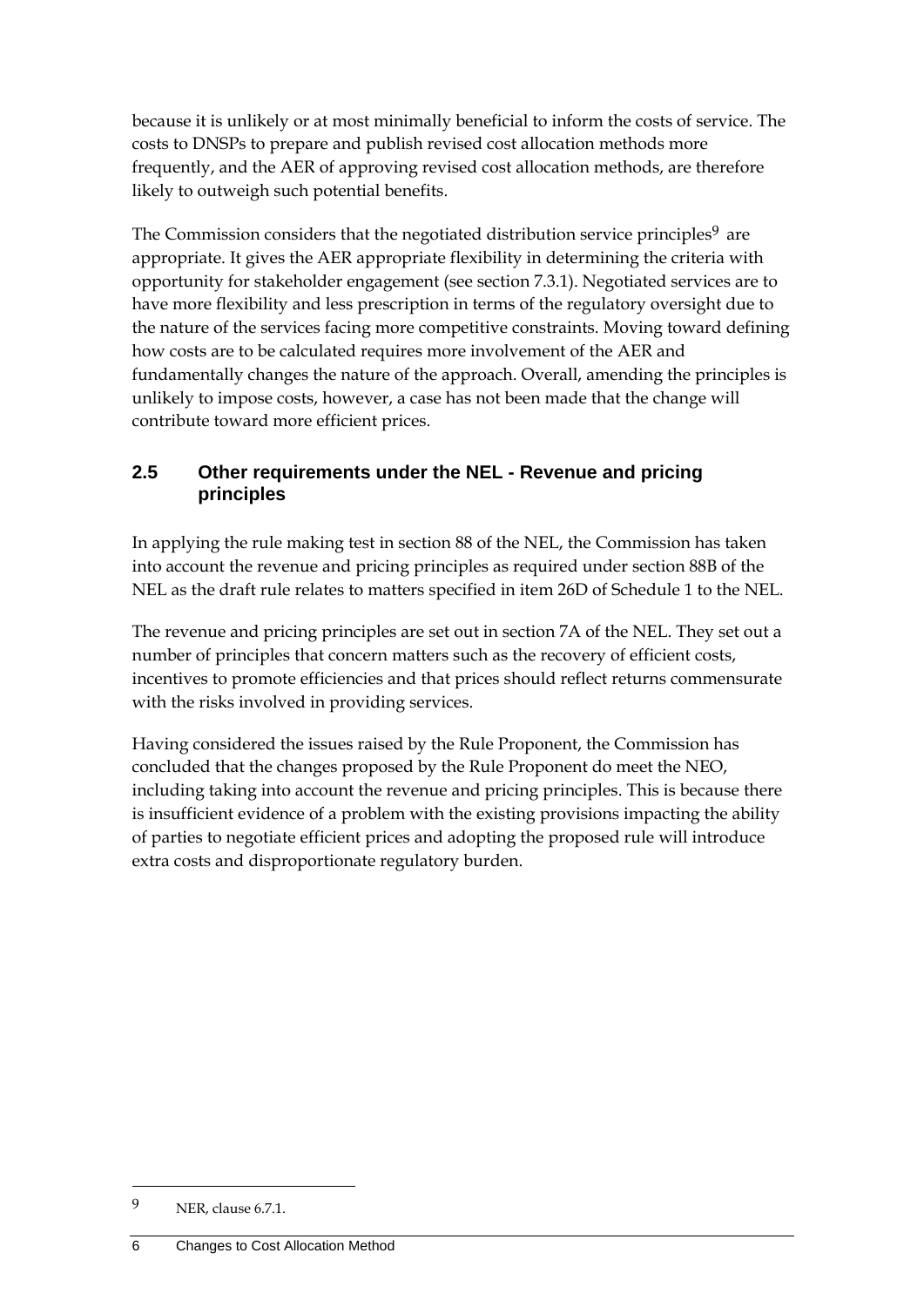# **3 Commission's assessment approach**

This chapter describes the analytical framework that the Commission has applied to assess the Rule Change Request in accordance with the requirements set out in the NEL (and explained in Chapter 2).

In assessing the rule change request against the NEO the first step is to consider the counterfactual arrangements against which the rule change is being compared. In the present case the counterfactual arrangements are the current provisions under the rules which are summarised in Appendix A.

In assessing the rule change request against the NEO, the Commission has considered the following factors:

- transparency whether the proposed rule is likely to improve the information consumers receive about the costs of providing negotiated services;
- stakeholder engagement whether the proposed rule would have an impact on the opportunity for stakeholders to engage and to engage constructively in the regulatory process; and
- regulatory process whether the proposed rules would create additional regulatory burden for the AER, regulated parties or any other relevant stakeholder.

The key aspect of this rule change is to enable stakeholders the opportunity to comment on changes to cost allocation methods and to improve the information available to participants in negotiating services. Such changes will contribute towards the achievement of the NEO if they can improve the efficiency of prices.10The Commission considers that the above factors are relevant to determining whether the proposed rule will lead to more efficient prices for network services. This is because improving information transparency, and influence in what information is available through consultation, would enable parties negotiating with DNSPs to be in a strong position. This is consistent with Energex's submission which stated that a relevant consideration is whether the changes will lead to improved information for decision making.11

Prior to assessing the rule change requests against these factors, the next chapter sets out the current approach to cost allocation and negotiated services.

<sup>10</sup> The factors have been modified from those presented in the consultation paper. The consultation paper presented four factors separated by the proposed changes to the negotiated services framework and proposed changes to the cost allocation method - the above three for the cost allocation method and the efficiency of prices for negotiated services. Following further analysis of the rule change, we consider the changes should be evaluated together subject to the same criteria, with the above three all relevant considerations for the efficiency of prices.

<sup>11</sup> Energex, Consultation Paper submission, 14 March 2013, p. 3.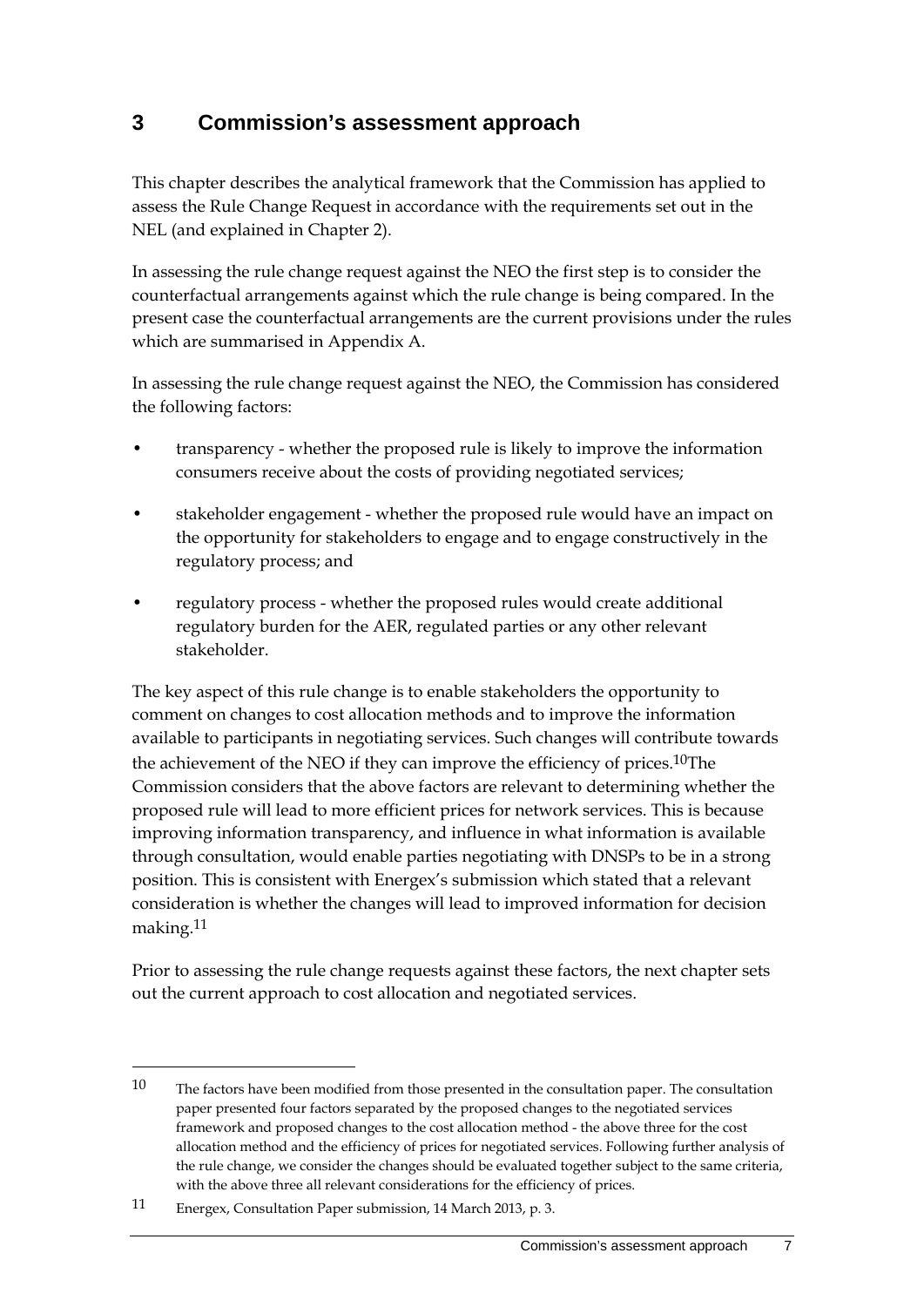# **4 Approach to cost allocation and negotiated services**

This chapter discusses fundamental elements of the cost allocation method and how prices for negotiated services are determined. A more detailed overview of the regulatory framework of negotiated services and the cost allocation method is included in Appendix A. The subsequent three chapters address each of the three components in the rule change request in detail. The conclusions in this chapter underpin the Commission's approach to the subsequent chapters.

# **4.1 Negotiated services**

It is important to recognise the different characteristics of negotiated services and direct control services.

The AER classifies a service according to the form of regulation factors. Direct control services are used where the service provider has market power, there are fewer substitutes of the product or insufficient information exists to enable the consumer to effectively negotiate with the network. By contrast, services that are classified as negotiated should display these characteristics less strongly. For example, the service provider might have less market power where services are classified as negotiated.

In the absence of regulation there should be less likelihood of prices rising above efficient levels in the case of services that are classified as negotiated compared to direct control services. To put it another way, regulation is not needed to the same extent to ensure prices remain at efficient levels. As a result, lighter-handed regulation is applied for negotiated services than for direct control services.

The rule change request seeks to impose greater regulatory control over services that have been classified as negotiated. For example, it seeks to have numeric allocators for services included in the cost allocation method to provide negotiating parties with greater understanding of the underlying costs.

In fact, the nature of the negotiated service should mean that those negotiating with service providers have adequate negotiating power already. If this is not the case then it is likely that the problem is with the classification of the service, rather than the rules regarding negotiated services. That is, the service would be more appropriately classified as direct control. Stakeholders also have the opportunity to comment on the proposed services classification which the AER consults on as part of the regulatory determination process.

A lighter-handed approach to regulation should be retained for negotiated services.

# **4.2 Cost allocation method**

The rules contain a particular framework for cost allocation. Certain principles are set out in the rules. The AER develops and consults on cost allocation guidelines, which must be consistent with the principles. Network Service Providers (NSPs) then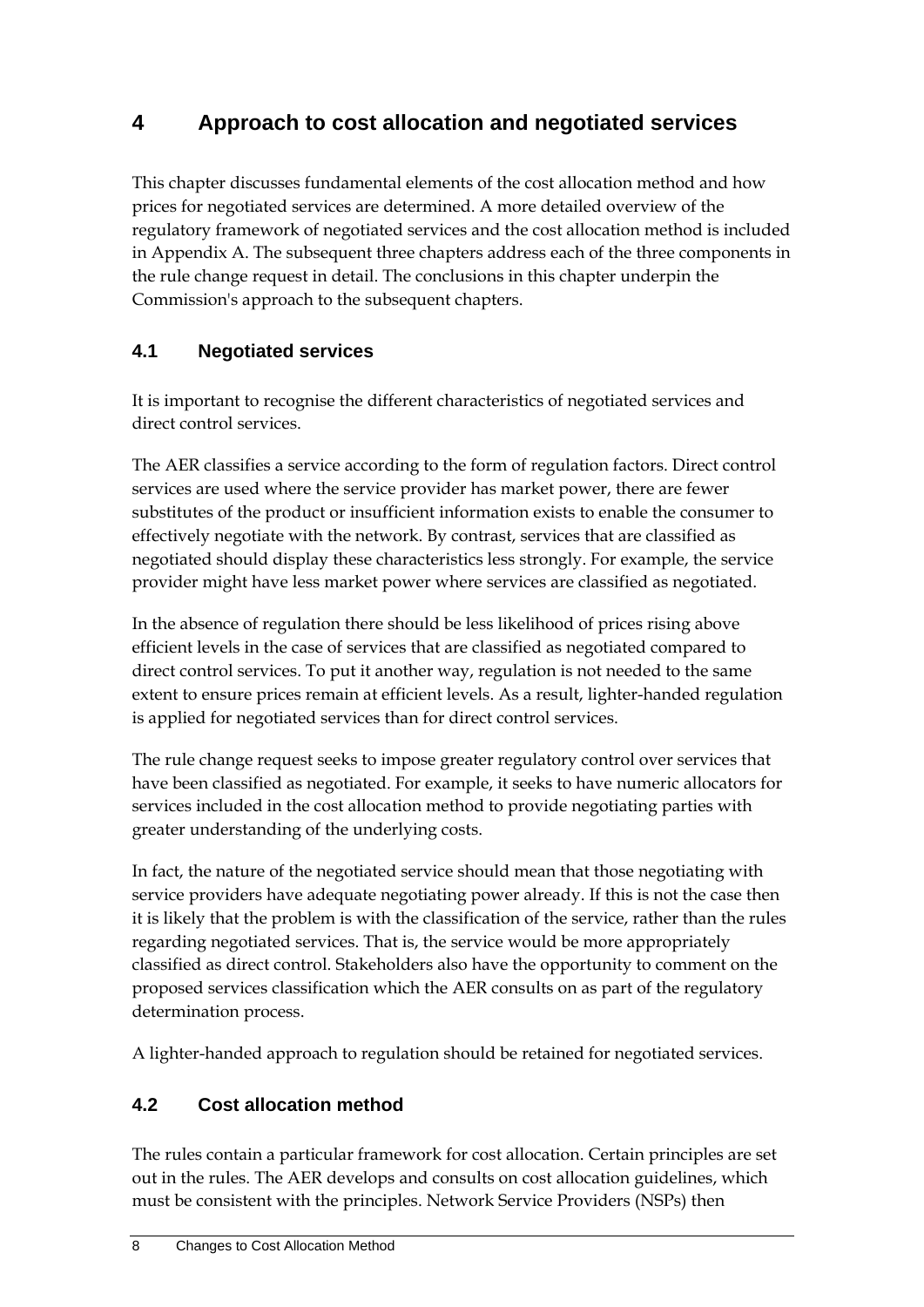produce their own cost allocation methods, specific to their business, which the AER must check are compliant with its guidelines. The AER then applies the cost allocation method when allocating costs for that NSP.

This framework treats the cost allocation method as a DNSP document, with stakeholder consultation at the level of the guidelines. The framework balances the requirements of NSPs and consumers.

The rule change request would change the fundamental character and purpose of the cost allocation method and alter the balance between NSPs and consumers in the framework. Currently, the cost allocation method is a stable document containing principles to be read in conjunction with other compliance documents and revenue determinations. It would shift to a frequently updated document which informs potential customers of the costs of negotiated services under the Proposed Rule. Such a change would affect the resources of all DNSPs and the AER but the parties who will potentially derive the most value can access it through other means.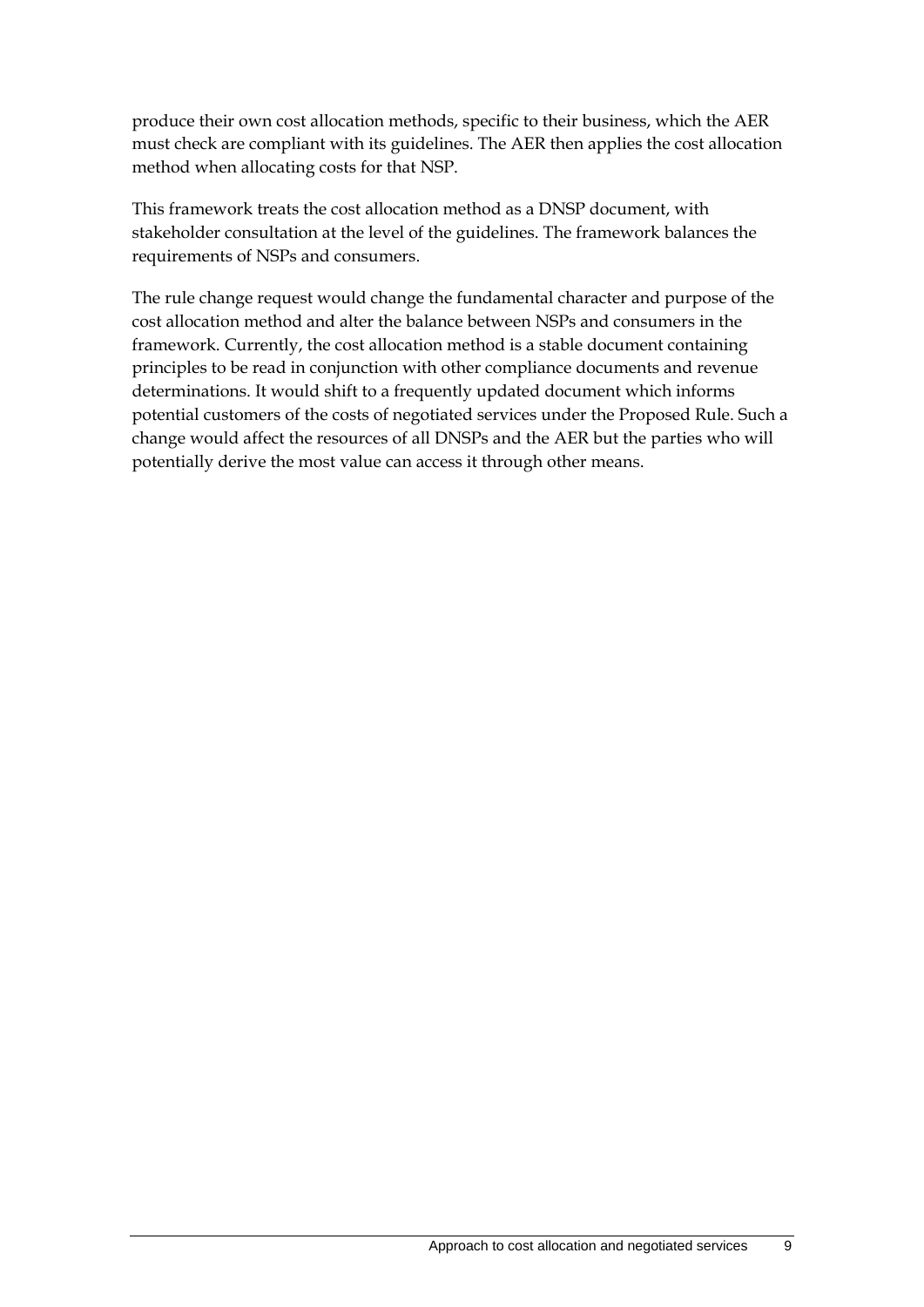# **5 Consultation on changes to cost allocation method**

In this chapter the Commission considers the proposal set out in the rule change request for introducing consultation on the cost allocation method. The rule change request would require the AER to conduct a public consultation process each time a cost allocation method was submitted for approval.

# **5.1 Rule Proponent's view**

Currently, a DNSP's cost allocation method and any subsequent amendments to the method, are subject to the AER's approval. Under the rules, the AER is not required to conduct any public consultation in determining its approval. However, the AER is required to approve a DNSP's cost allocation method if it is compliant with the requirements set out in the guidelines. The guidelines were developed in 2008 with public consultation in accordance with the distribution consultation procedures. Any amendments to the guidelines are also part of the distribution consultation procedures.12

The Rule Proponent states that the cost allocation method is an input into negotiated services, and so it should be open to review so customers can assess the appropriateness of it. The Rule Proponent also states that the rules require consultation in particular circumstances where the AER is developing or amending any guidelines, models or schemes, or reviewing any values or methods. Yet the cost allocation method has not been identified as requiring such a consultation.13

### **5.2 Stakeholder views**

Generally, stakeholders do not support the proposed rule change.

The AER is not supportive of the proposed rule change as it states that the guideline stage is more appropriate and effective for consumer engagement (and already subject to consultation). The guidelines detail the process for cost allocation method preparation and provisions for which the AER must assess compliance. The AER approval is mechanistic to check compliance with guidelines. Further, it submits that the benefits of consultation at that stage are unclear.<sup>14</sup>

Generally, DNSPs do not consider that additional consultation is warranted, and that the costs will outweigh any benefit.<sup>15</sup> Jemena submits that it does not object to the

<sup>12</sup> For more detail on the current role and processes in relation to the cost allocation method see Appendix A.2.

<sup>13</sup> Trans Tasman Energy Group, Rule change request, 7 December 2013, p. 2.

<sup>14</sup> AER, Consultation Paper submission, 21 March 2013, p. 3.

<sup>15</sup> Energex, Consultation Paper submission, 14 March 2013, p. 5; SP AusNet, Consultation Paper submission, 14 March 2013, p. 2; CitiPower & Powercor, Consultation Paper submission, 14 March 2013, pp. 2-3; Ergon Energy, Consultation Paper submission, 14 March 2013, p. 1; SA Power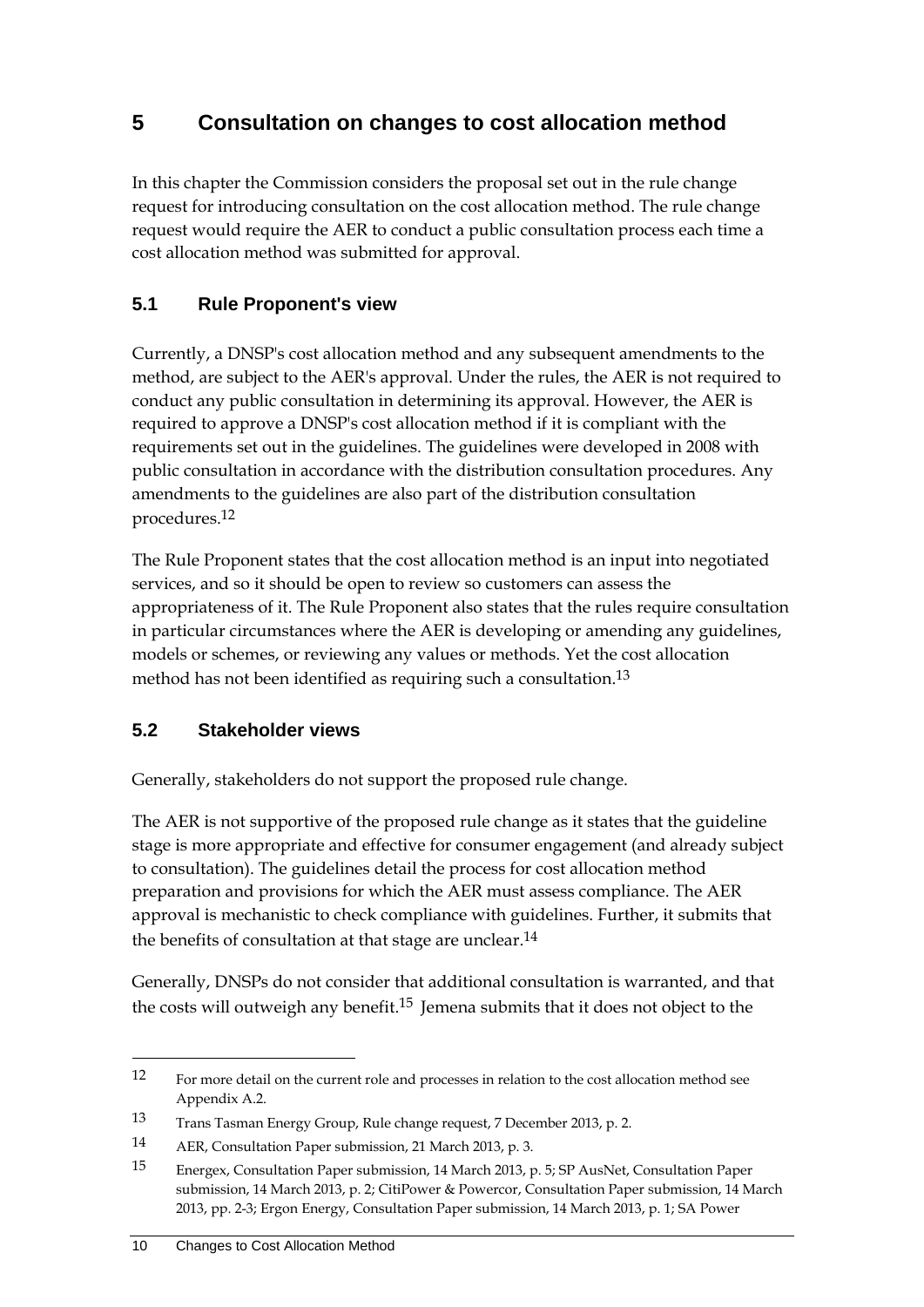addition of consultation, as long as it does not delay the AER approval process, but does not view the additional consultation as necessary.16 DNSPs submit that additional consultation will add time and resources.17

SP AusNet and Networks NSW submit that stakeholder consultation on the guidelines are the most appropriate stage for consultation as it sets out the principles to be applied to all.<sup>18</sup> SP AusNet also states that the AER approach to determining cost allocation specific to a regulatory determination is discussed in the framework and approach process, and this is the appropriate point for further consultation and opportunity for stakeholder input.19 DNSPs submit that the distribution consultation procedures are for AER documents, whereas the cost allocation method is a DNSP document<sup>20</sup>

The Government of South Australia and Local Government Association of South Australia support the rule change, specifically that rule changes should enable increased stakeholder engagement.<sup>21</sup> The Western Sydney Regional Organisation of Councils support the rule change request as it states the request provides greater transparency and consultation through the regulatory process.<sup>22</sup>

### **5.3 Analysis**

<u>.</u>

The following subsections provide the Commission's response to the issues raised in the rule change request and analysis in respect of each of the key assessment factors set out in chapter 3.

### **5.3.1 Response to the issues raised by the Rule Proponent**

The Rule Proponent has stated that the cost allocation method should be open to review by customers since it is an input in the negotiation process. Its argument is that there is insufficient customer involvement in the cost allocation method and as a "method" it should be subject to the distribution consultation procedures.

Networks, Consultation Paper submission, 15 March 2013, p. 5; Networks NSW, Consultation Paper submission, 15 March 2013, p. 9.

<sup>16</sup> Jemena, Consultation Paper submission, 14 March 2013, p.6.

<sup>17</sup> See for example, CitiPower & Powercor, Consultation Paper submission, pp. 2-3; Energex, Consultation Paper submission, 14 March 2013, pp. 5-6.

<sup>18</sup> SP AusNet, Consultation Paper submission, 14 March 2013, p. 2; Networks NSW, Consultation Paper submission, 15 March 2013, p. 9.

<sup>19</sup> SP AusNet, Consultation Paper submission, 14 March 2013, p. 2.

<sup>20</sup> SP AusNet, Consultation Paper submission, 14 March 2013, p. 2; Energex, Consultation Paper submission, 14 March 2013, pp. 3-6.

<sup>21</sup> Government of South Australia, Consultation Paper submission, 14 March 2013, p. 1; Local Government Association of South Australia, Consultation Paper submission, 4 April 2013, p. 1.

<sup>22</sup> Western Sydney Regional Organisation of Councils, Consultation Paper submission, 26 March 2013, p. 1.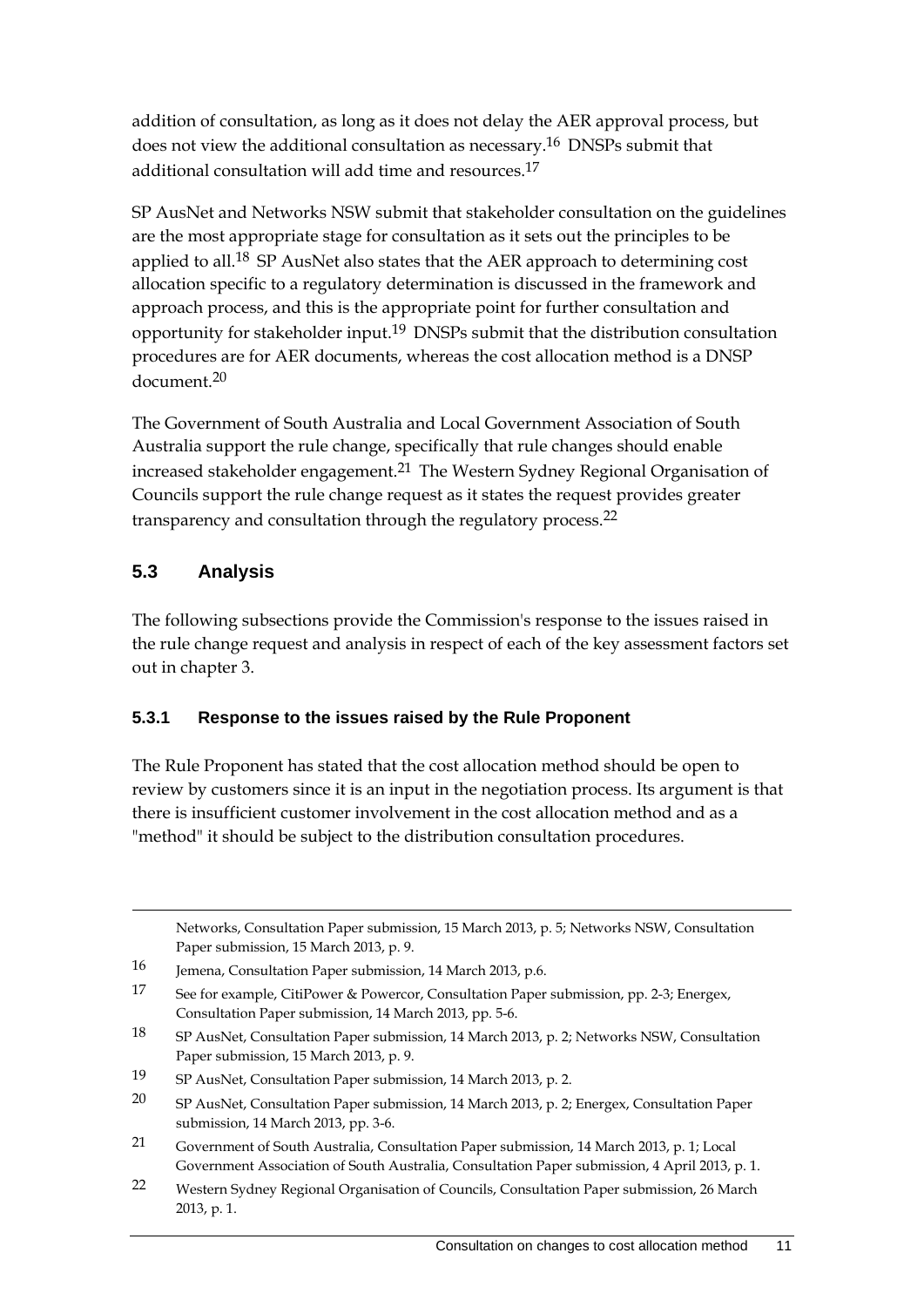#### **Current consultation process**

Whilst the existing process for approving cost allocation methods does not impose formal consultation requirements on the AER when approving cost allocation methods, there is consultation on the guidelines.

Consultation on the guidelines only is therefore appropriate because the guidelines is the document which drives the approval of cost allocation methods. The AER must approve a cost allocation method if it meets the requirements of the rules and the guidelines. This is consistent with the AER's view that since the guidelines set out the principles for which cost allocation methods must apply, it is appropriate they be subject to consultation requirements. <sup>23</sup>

The Commission views the existing approach to stakeholder engagement as appropriate. Stakeholder engagement is required at the guideline stage where the most influence and impact can be drawn.

### **Role of the cost allocation method**

The cost allocation method is a document prepared by individual DNSPs specific to their business. The Rule Proponent has stated that as a "method", cost allocation methods should be part of the distribution consultation procedures.<sup>24</sup> However, as noted by DNSPs25, the distribution consultation procedures are for AER documents and the cost allocation method is a DNSP document.

Cost allocation methods are high level documents which set out accounting policy to split shared costs between different classes of services. Each DNSP will have different service classifications, which will affect how costs can be split. Not all DNSPs are structured in the same manner nor are accounting systems consistent between different DNSPs. This means that cost allocation methods are specific to each DNSP and require a fundamental understanding of the business to develop and maintain.

The purpose of the cost allocation method under the rules is for the DNSP to inform the AER of how it will allocate costs between the classes of services it provides. It is also publicly available to notify customers of how costs are allocated between services. However, cost allocation methods are not designed to inform customers about underlying costs for specific services. Rather, the cost allocation method provides a basis for the AER to conduct an audit. This is because not all of the services a DNSP provides are regulated. It is the AER's role to check the compliance of the document against the guidelines, and whether appropriate costs are recovered from regulated services.

<sup>23</sup> AER, Consultation Paper submission, 21 March 2013, p. 3.

<sup>24</sup> Trans Tasman Energy Group, Rule change request, 7 December 2013, p. 2.

<sup>25</sup> See for example, SP AusNet, Consultation Paper submission, 14 March 2013, p. 2; Energex, Consultation Paper submission, 14 March 2013, pp. 3-6.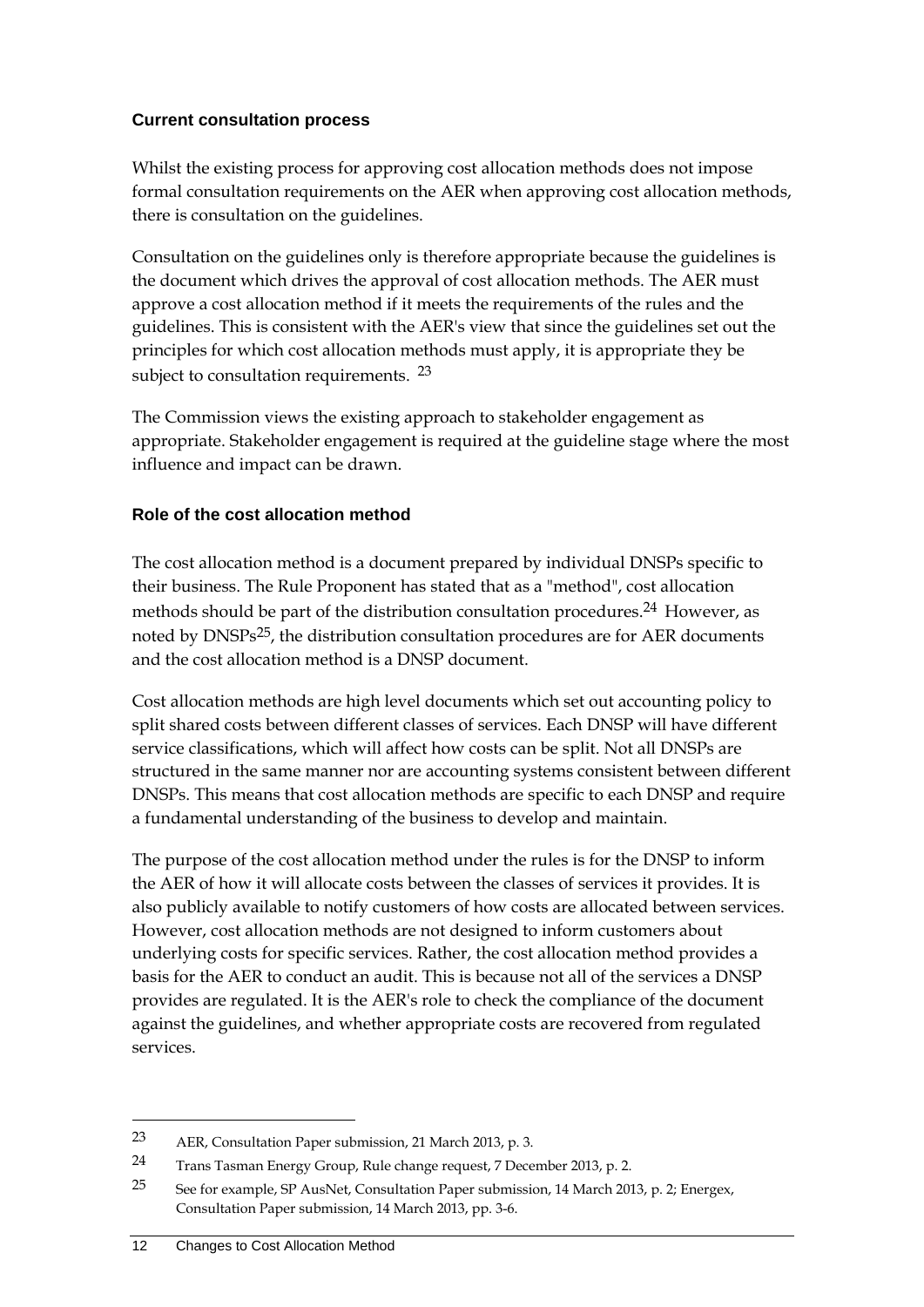The Commission considers that it is appropriate for the cost allocation method to remain a DNSP document in order to be consistent with its business's circumstances and systems. As a result it is more appropriate for consultation to occur at the level of the guidelines rather than the cost allocation method. The Commission notes that a number of stakeholders submitted support for the rule change request without providing evidence of a problem with the existing framework. We encourage stakeholders to provide further evidence of a problem and how the proposed amendment will address the problem.

#### **5.3.2 Assessment considerations**

#### **Transparency**

The rule change request states that public consultation will increase the ability for the AER to consider a wider range of views. The proposed rule may increase transparency since the AER's decision as to whether to approve a DNSP's cost allocation method would be publicly documented, which is not currently required. Specifically, the AER's reasons for the approval and any analysis or response to submissions made would be required to be published.

#### **Stakeholder engagement**

The addition of a public consultation process will increase the potential for stakeholder engagement. However, the likely benefits would not outweigh the costs of conducting a public consultation process.

Stakeholder engagement in a formal consultation process on cost allocation methods is likely to be minimal because the cost allocation method is generally designed to inform the AER of how costs will be split. Therefore, the cost allocation method does not contain the information relevant for potential or existing customers to ascertain service costs. Since the cost allocation method does not contain information directly relevant to consumers, formal consultation is unlikely to elicit significant response.

Moreover, since cost allocation methods contain accounting policy for business specific circumstances, consumers are unlikely to be able to meaningfully contribute. That is, there may be a number of ways to allocate costs, some of which may benefit certain users. From a whole of business perspective, the AER is best placed to objectively ascertain whether the overall approach is compliant with the guidelines.

#### **Regulatory process**

The costs to the AER of conducting a formal consultation process when there is a change to a cost allocation method would be material.

The distribution consultation procedures set out the requirements for the AER in conducting a public consultation where required under the rules "in making, developing or amending any guidelines, models or schemes, or in reviewing any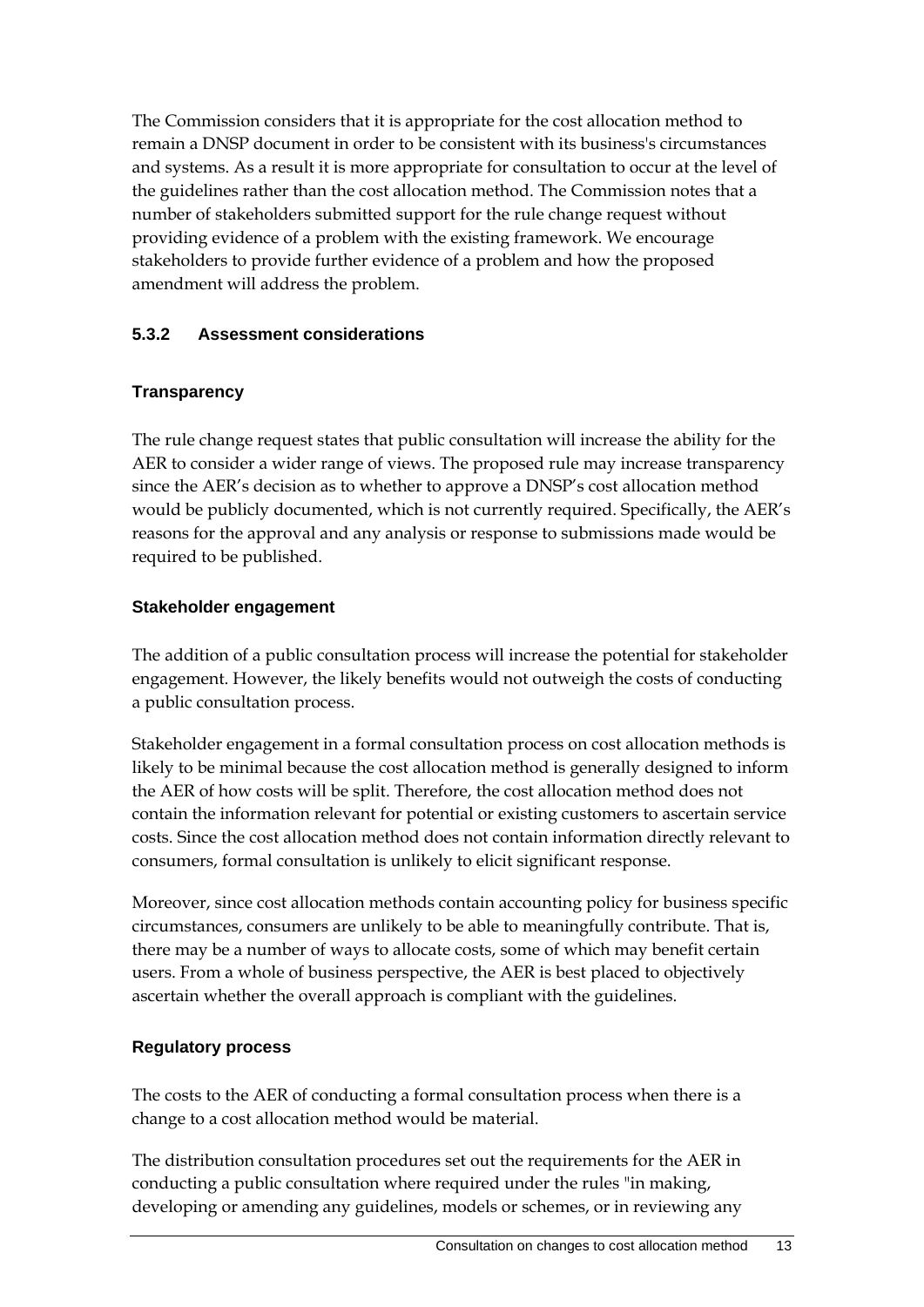values or methods".26 It is a formal set of requirements for the AER in conducting a public consultation. Specifically, it sets out:

- publishing requirements, including explanatory statements (clause 6.16(b)(2));
- consultation periods, including the minimum number of business days for stakeholders to prepare written submissions (clause 6.16(c));
- limitations on time, including when the AER is required to publish its final decision (clause 6.16(e));
- requirements to consider all submissions received, including summarising and responding to each issue (clause  $6.16(f)$ ); and
- circumstances where the AER can extend the time required to publish its final decision (clause 6.16(g)).

The formal consultation requirements are significant compared to the informal process between the AER and DNSPs currently in place.<sup>27</sup> This is because in the formal process decisions must be publicly documented which requires resources in terms of preparing appropriate materials to be published, setting out reasons for decision making and responding to any submissions received.28 In addition, a formal consultation process has participation costs for DNSPs which may or may not exceed the costs of engaging with the AER for approval, for example, the preparation of public submissions.

# **5.4 Draft conclusion**

The aim of the Rule Proponent's request is to improve the regulatory framework to enable more efficient negotiated service prices. The Commission does not agree that there is a problem with the existing approach to stakeholder engagement with the cost allocation method. The current approach which requires consultation at the guidelines stage appropriately balances stakeholder engage, regulatory oversight and the DNSP having ownership of its cost allocation method.

Overall, the Commission does not consider that additional consultation will lead to more efficient prices. This is because the benefits appear to be minimal but the costs to undertake additional consultation would be material. Additional consultation will also add to regulatory burden on service providers.

<u>.</u>

 $26$  NER, clause 6.16(b)

<sup>27</sup> Submissions

<sup>28</sup> NER, clause 6.15.4(c).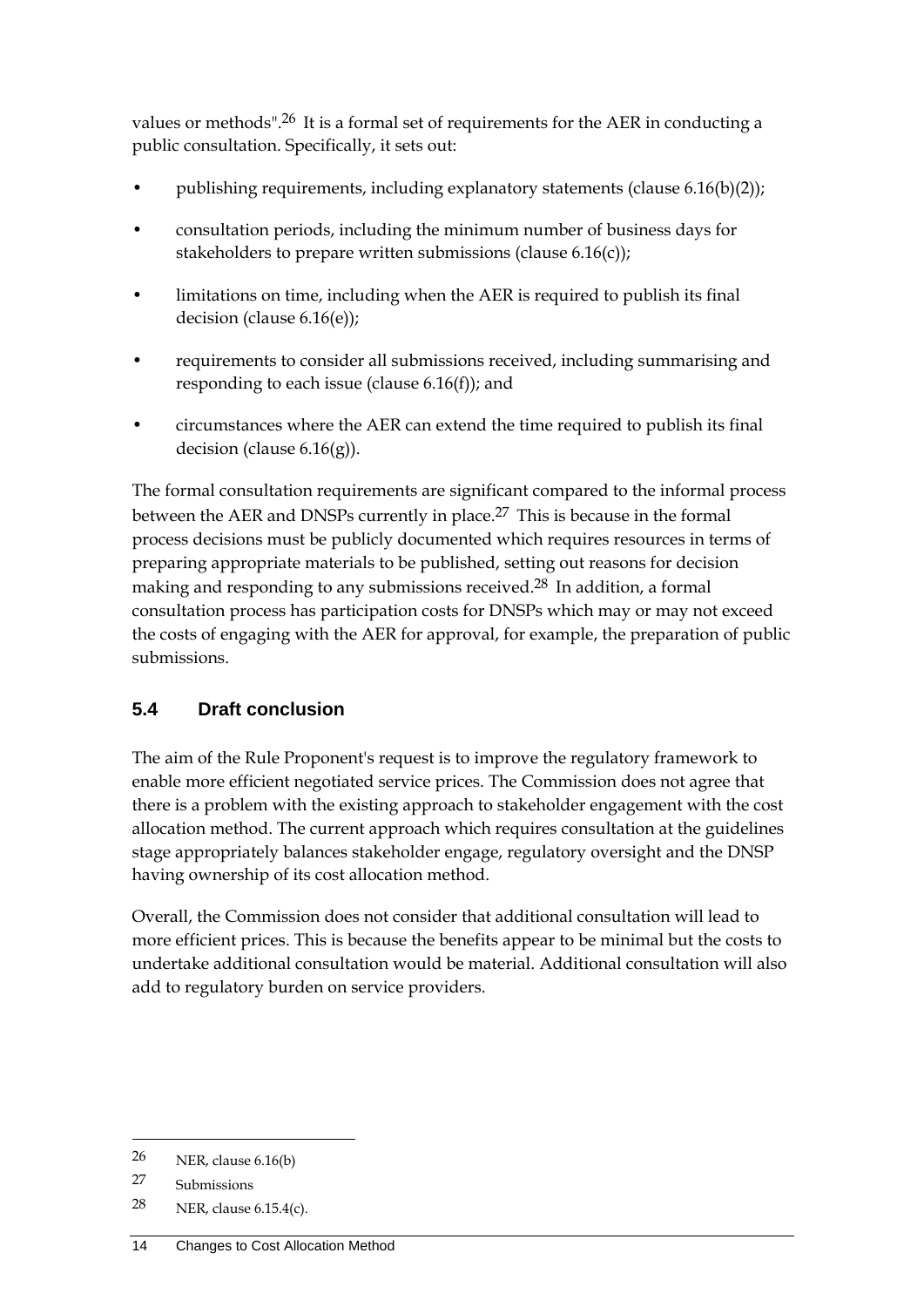# **6 Publication of numeric allocators**

In this chapter the Commission considers the proposals set out in the rule change request for the publication of numeric allocators as part of the cost allocation method. The rule change request would require the AER to amend the cost allocation method guidelines to require DNSPs' cost allocation methods to include all numeric values of allocators.

### **6.1 Rule Proponent's view**

The Rule Proponent states that the cost allocation method does not contain sufficient information to enable effective negotiation and understand the reasonable costs of providing the service. It states that by requiring DNSPs to include the numeric value of allocators in the cost allocation method, it will lead to more efficient prices.29 A numeric value of an allocator is, for example, if the Chief Executive's salary is to be split between two services based on revenue, the numeric value of the allocator would be the proportion of revenue generated by each service.

### **6.2 Stakeholder views**

1

Generally, the majority of stakeholders do not support the proposed rule change.<sup>30</sup> However, the Local Government Association of South Australia, Government of South Australia and Western Sydney Regional Organisation of Councils support the rule change request.31

The AER submits that cost allocation method is intended to be principles based. The nature of principles-based means that the cost allocation method can be stable and consistent over time to enable comparisons and minimise regulatory burden.<sup>32</sup>

The AER also states that the existing negotiated service framework provides a more direct way of accessing relevant information.<sup>33</sup> DNSPs also stated that it is more efficient to provide information at a negotiation, rather than include the numeric allocators in the cost allocation method.<sup>34</sup>

<sup>29</sup> Trans Tasman Energy Group, Rule change request, 7 December 2013, p. 4.

<sup>30</sup> Jemena states that it is not opposed to including numeric allocators in the cost allocation method at the time it is approved but noted that by their nature they will change (Jemena, Consultation Paper submission, 14 March 2013, p. 2).

<sup>31</sup> Local Government Association of South Australia, Consultation Paper submission, 4 April 2013, p. 1; Government of South Australia, Consultation Paper submission, 14 March 2013, p. 1; Western Sydney Regional Organisation of Councils, Consultation Paper submission, 27 March 2013, p. 1.

<sup>32</sup> AER, Consultation Paper submission, 21 March 2013, p. 3.

<sup>33</sup> AER, Consultation Paper submission, 21 March 2013, pp. 2-3.

<sup>34</sup> Networks NSW, Consultation Paper submission, 15 March 2013, p. 2; SA Power Networks, Consultation Paper submission, 15 March 2013, p. 1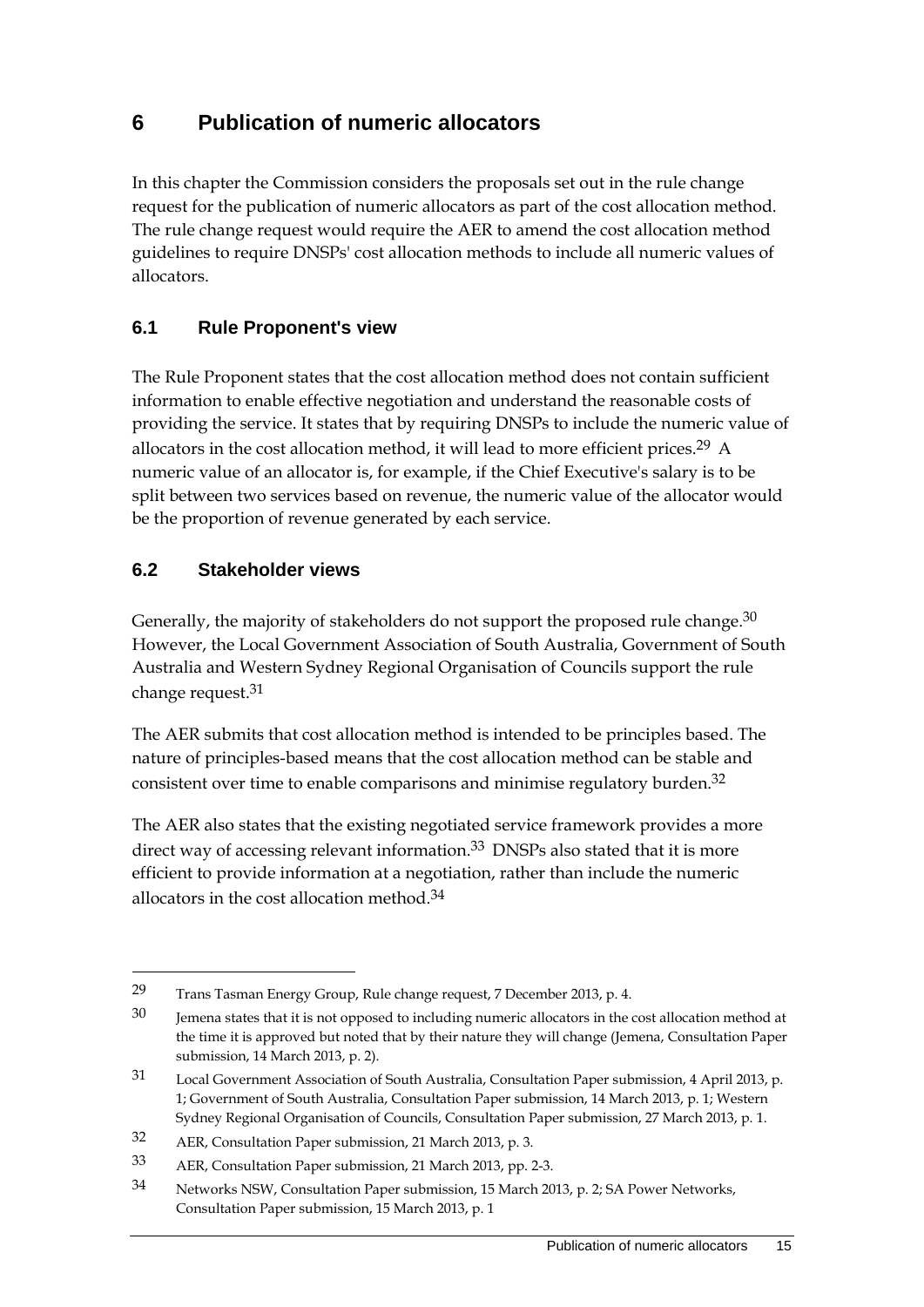DNSPs submit that the allocators are unlikely to provide sufficient or relevant information to assess whether offers are NER compliant.35 DNSPs also state concern that it may raise commercially sensitive figures (eg value of unregulated services). $36$ 

DNSPs also submit that other processes address compliance concerns. For example, the Regulatory Information Notice process includes an audit to ensure compliance with the cost allocation method.37 DNSPs also state that while some of the allocators are stable and the AER does require these to be in the cost allocation method, most change frequently.38

# **6.3 Analysis**

The following subsections provide the Commission's response to the issues raised in the rule change request and analysis in respect of each of the key assessment factors set out in chapter 3.

### **6.3.1 Response to the issues raised by the Rule Proponent**

The Rule Proponent has stated that the cost allocation method does not contain sufficient information to enable effective negotiation and understand the reasonable costs of service. Its argument is that because negotiated service pricing is to be based on the costs derived in accordance with the cost allocation method, the cost allocation method should contain all numeric values of allocators.

### **Negotiated services prices**

1

Negotiated services are a lighter-handed form of regulation because they are assessed by the AER as having being provided with a greater level of competitive discipline, compared with monopoly services. In this case, the presumption is that the negotiating party will have sufficient countervailing power in terms of the substitutes available to it or will have sufficient information on the costs of providing the service such that the provider will be constrained from exercising monopoly power.

<sup>35</sup> See for example, Jemena, Consultation Paper submission, 14 March 2013, p. 6; SP AusNet, Consultation Paper submission, 14 March 2013, p. 3; SA Power Networks, Consultation Paper submission, 15 March 2013, p. 6.

<sup>36</sup> See for example, Energex, Consultation Paper submission, 14 March 2013, p. 6; SA Power Networks, Consultation Paper submission , 15 March 2013, p. 6.

<sup>37</sup> Jemena, Consultation Paper submission, 14 March 2013, pp. 1-2.

<sup>38</sup> See for example, Jemena, Consultation Paper submission, 14 March 2013, p. 2; SA Power Networks, Consultation Paper submission, 15 March 2013, p. 6; Energex, Consultation Paper submission, 14 March 2013, p. 6; Networks NSW, Consultation paper submission, 15 March 2013, p. 9.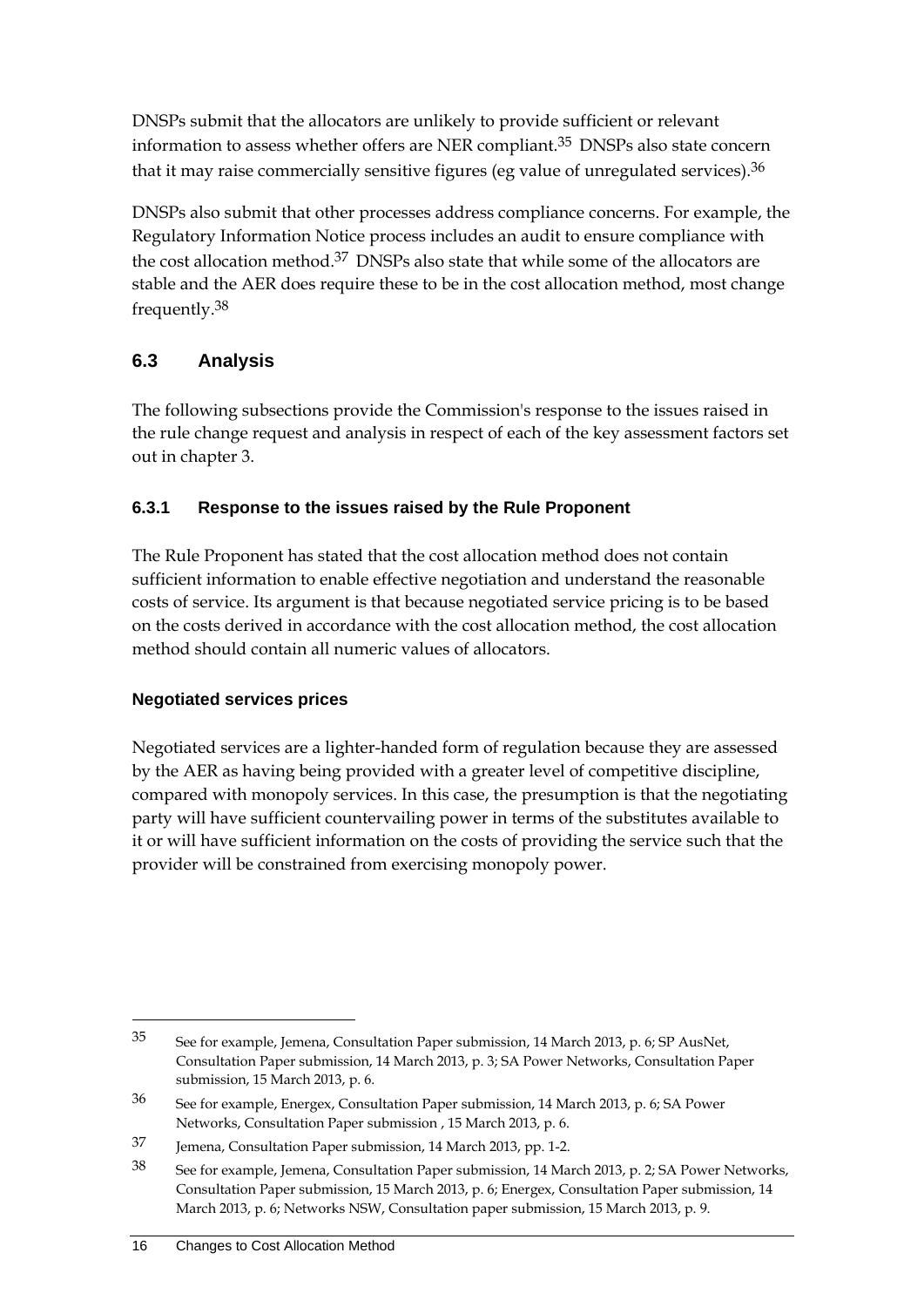The AER states that:

"Negotiated service prices are set by negotiation between the parties according to a framework set out in the Rules. The AER is available to arbitrate if negotiations stall. This classification relies on both parties possessing sufficient market power for effective negotiations.39"

Therefore it should not be necessary for the negotiating party to know with precision what the underlying costs are as its market understanding should assist it to know what the reasonable costs are. Determining the reasonable costs for the price of a service will be the subject of negotiation.

The framework in the rules sets out some principles on how prices should be established, but it is a principle only and essentially up to the parties to interpret and agree. This is discussed further in the next chapter. The concept of basing a price on cost is imprecise and does not have a universally accepted interpretation. Indeed, in the economic literature, "cost" can be defined a number of different ways. This fits with the approach of negotiated services being subject to lighter handed regulation.

The Commission considers that the role of the cost allocation method in negotiated services is to inform the AER of the DNSP's approach to cost allocation and to enable the AER to assess its appropriateness. The cost allocation method is integral for the AER in determining the level of costs to be recovered between the service classifications.

It is the role of the AER to confirm compliance with the cost allocation method and so information is not required for customers to be able to confirm compliance. A number of processes are in place to address compliance concerns, such as the AER requires that accounts are audited for consistency with the cost allocation method.

DNSPs are also required to submit audited Regulatory Information Notices which set out revenues, costs and a number of other items for the AER to check.

As discussed in the previous chapter, the cost allocation method is not designed as a tool to inform customers of the underlying costs of service. However, there are other mechanisms in the rules to assist customers in obtaining relevant information.

#### **Information to enable effective negotiation**

As stated above, the cost allocation method contains information regarding how shared costs are split between service categories. Direct cost information would be required to understand the nature of specific service costs. That is, the cost allocation method does not contain information in relation to the cost of providing specific services. The Commission agrees that the cost allocation method does not contain sufficient information to assess whether a DNSP's price offer is appropriate.

39 AER, Stage 1 F&A,

<u>.</u>

http://www.aer.gov.au/sites/default/files/AER%20-%20Stage%201%20Framework%20and%20a pproach%20-%20NSW%20distributors%20-%20March%202013.pdf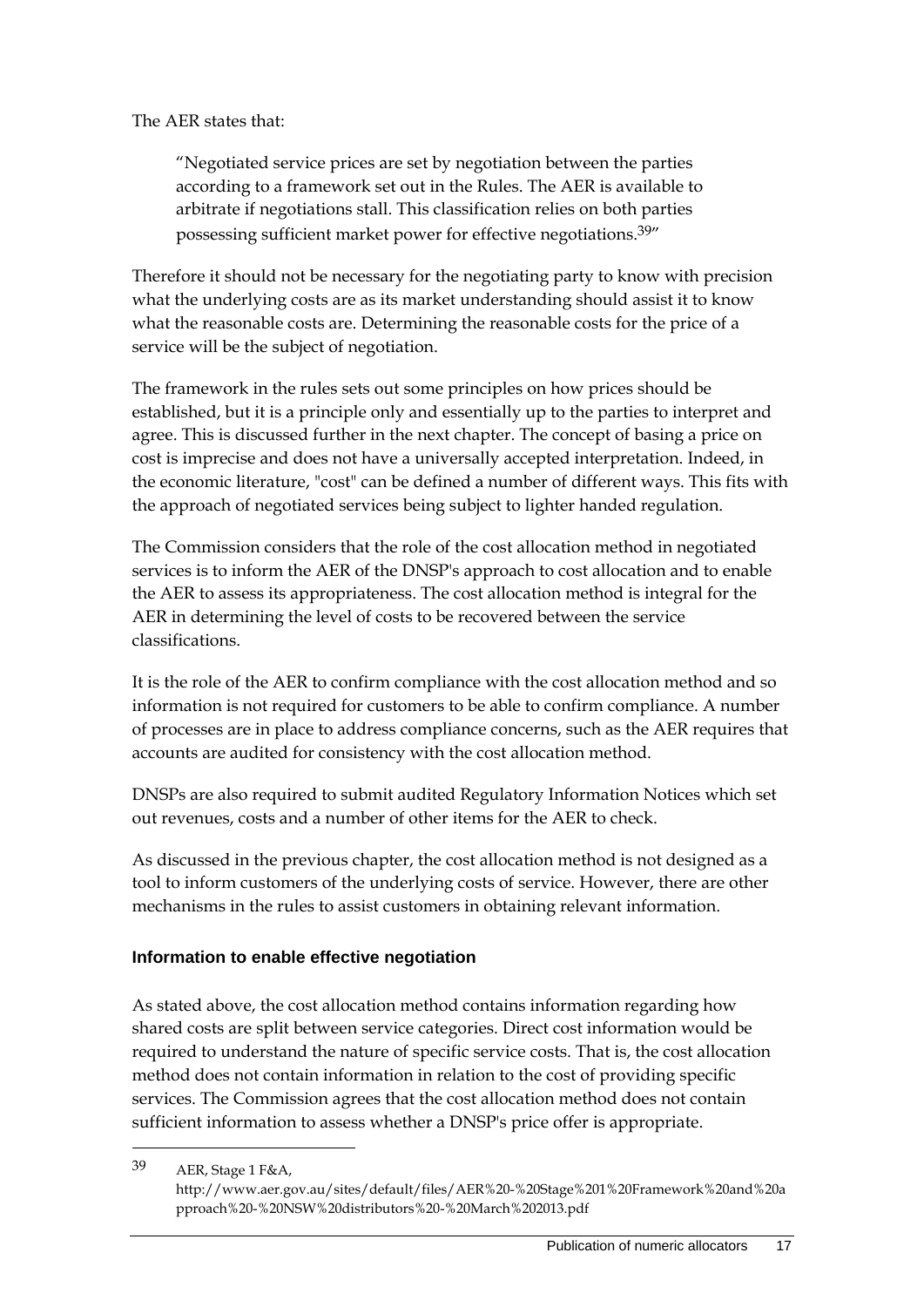However, other provisions in the rules provide service applicants with access to, and indeed require DNSPs to provide, relevant information on the costs of the negotiated service. For example, the negotiating framework must specify a requirement for the DNSP to provide relevant commercial information to enable effective negotiation, including costs (NER 6.7.5(c)(2)-(3)). A number of stakeholders agreed that these provisions in the rules provide a better and more direct way to access relevant information to enable effective negotiation. $40$  Should a DNSP disagree with a customer's request for such information, it can lodge a dispute with the AER.

The Commission views the lack of specific cost information in the cost allocation method as appropriate and consistent with the role of the cost allocation method being a principles-based document. The exclusion of certain numeric values of allocators (or other such cost-related information) from the cost allocation method does not impede effective negotiation. This is because other mechanisms exist in the rules to provide negotiating parties with relevant information.

### **6.3.2 Assessment considerations**

#### **Transparency**

The proposed rule will increase the transparency of the numeric values of allocators by including it in the cost allocation method which is required to be published on DNSPs' websites. However, the wide publication of numeric values of allocators is unlikely to yield material benefits since the size of negotiated distribution services is small, and customers can request this information as part of a negotiation.

Moreover, the numeric values of allocators are insufficient to gauge whether a service offer is appropriate because the cost allocation method is between service classes (eg direct control, negotiated and unregulated). Therefore the transparency of numeric allocators will only identify the split of indirect costs and so further information would be required.

#### **Stakeholder engagement**

It is not clear whether the proposed rule will impact stakeholder engagement. In combination with the additional consultation it is likely that it may encourage parties who may benefit from any changes to the cost allocation method to engage. However, the benefits of this are potentially minimal. This is because of the role of the guidelines to determine the content requirements of cost allocation methods, which are already subject to consultation. Further, negotiating parties are already able to access such information. It would therefore be expected that parties with sufficient information to constructively engage will already have access to such information.

<u>.</u>

<sup>40</sup> AER, Consultation Paper submission, 21 March 2013, p. 3; Networks NSW, Consultation Paper submission, 15 March 2013, p. 2; SA Power Networks, Consultation Paper submission, 15 March 2013, p. 1.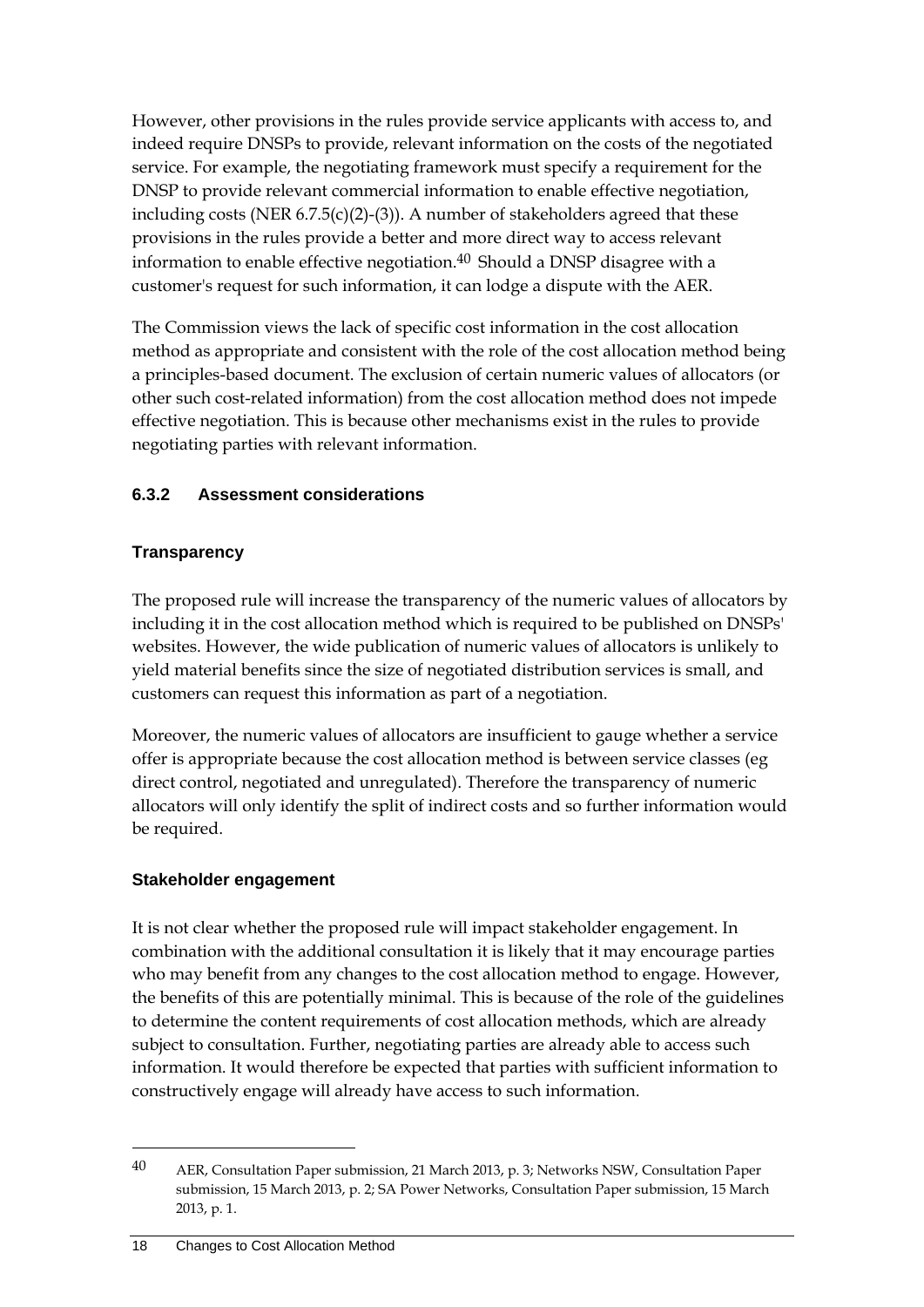#### **Regulatory process**

The costs to DNSPs of including the numeric value of allocators is material. This is because the numeric values are likely to change frequently, as noted in submissions.<sup>41</sup> If the AER is required to approve the publishing of allocators, it increases the AER's costs, especially if changes are subject to public consultation.42

We note that the principles in the rules state that numeric allocators be included in a cost allocation method if they are used. The AER's guidelines formulate this principle as a requirement to include stable allocators, as they will remain valid throughout the operation of the cost allocation method. We view this distinction between stable allocators and those that change as appropriate as the cost allocation would not require updating should it include stable allocators, however to include numeric values of allocators that change, the cost allocation method will require updating at the same rate.

The AER proposes an alternative approach in its submission.<sup>43</sup> It suggests that a separate schedule be a more workable approach to annual updating of cost allocation methods. Such a schedule could potentially avoid approval, and any consultation, requirements that pertain to the cost allocation method. Although this approach has regard for the costs of the AER, it does not address those of the DNSP that would still be required to prepare, publish and update such a document, as well the numeric values will not provide benefits to customers. It may also add to confusion regarding the role of the document.

### **6.4 Draft conclusion**

1

Overall, the Commission does not consider that the publication of the numeric value of allocators will lead to more efficient prices. This is because the parties that may benefit from such information already have access to some information through the negotiation framework. The publication of the numeric value of allocators is also unlikely or at most minimally beneficial to inform customers of the costs of service. The costs to DNSPs to prepare and publish, and the AER of approving revised cost allocation methods, are therefore likely to outweigh such potential benefits.

<sup>41</sup> See for example, SA Power Networks, Consultation Paper submission, 15 March 2013, p. 6; CitiPower & Powercor, Consultation Paper submission, 14 March 2013, p. 4; Networks NSW, Consultation Paper submission, 15 March 2013, p. 9.

<sup>&</sup>lt;sup>42</sup> We note that an alternative schedule could be published rather than included in the cost allocation method.

<sup>43</sup> AER, Consultation Paper submission, 21 March 2013, p. 2.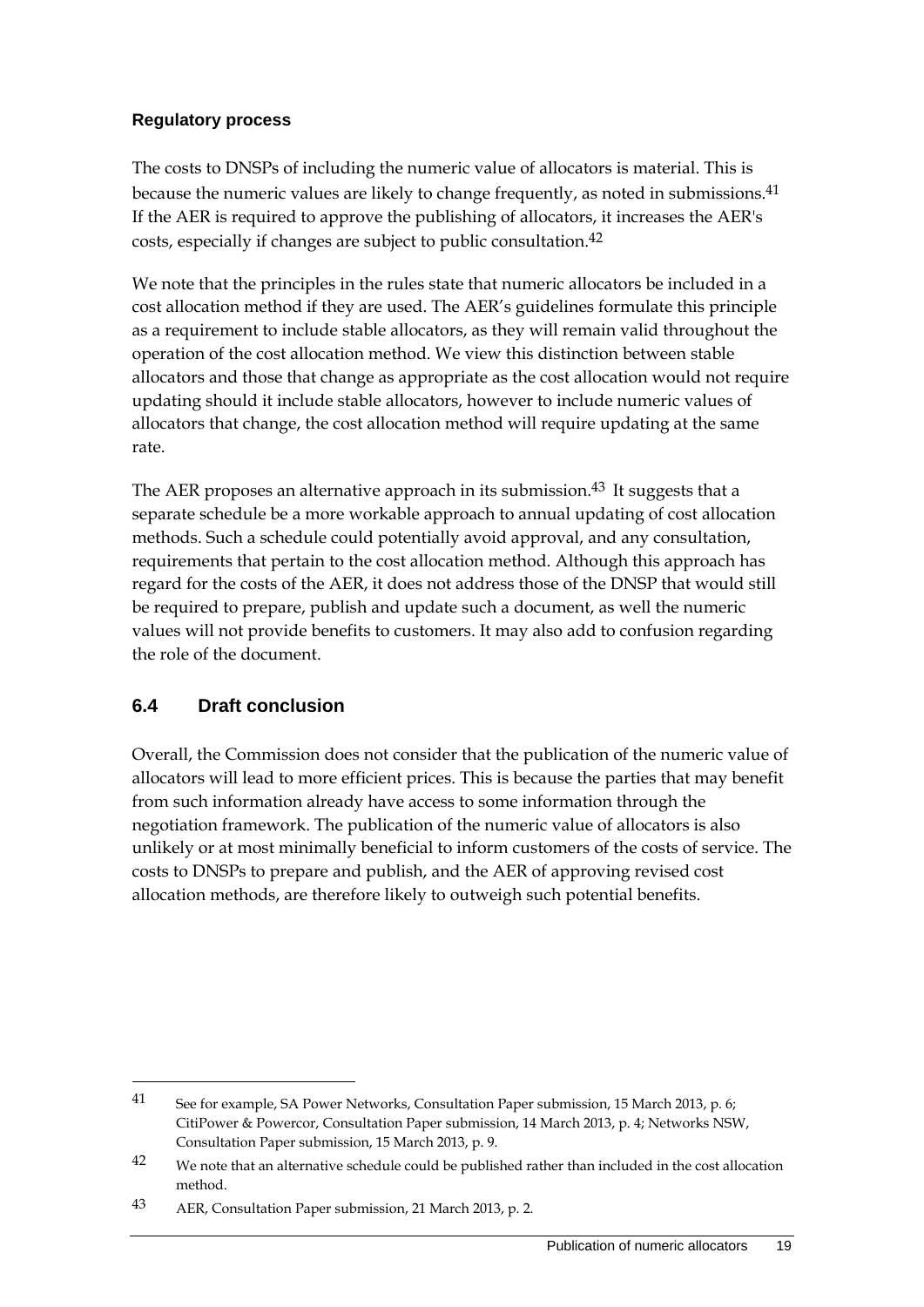# **7 Amendment of negotiated distribution service pricing principles**

In this chapter the Commission considers the proposals set out in the rule change request for amending the negotiated distribution service pricing principles. Specifically, the rule change request seeks to amend the word "should" to "must" in the pricing principle which relates the price of a negotiated service and its relationship to cost (ie that the price must be based on the cost of service).

# **7.1 Rule Proponent's view**

The Rule Proponent states that by requiring prices to be based on the cost incurred provides a "default" position on how prices must be established. The Rule Proponent also states that by having such a default position included in the rules, it provides clarity to the AER in solving any dispute.44

It also states that although it recognises that parties may in theory agree to any method of establishing prices, the minimum requirement is appropriate because a significant imbalance of market power exists between customers and the DNSPs.45

### **7.2 Stakeholder views**

The Western Sydney Regional Organisation of Councils supports the proposed rule change and view particular benefits from the change for negotiated distribution services.<sup>46</sup> The South Australian Government and Location Government Association of South Australia also support the proposed change.47

The AER submits that the rules currently require DNSPs to inform service applicants of the reasonable costs of supplying negotiated services, and also to demonstrate how prices reflect costs. It further submits that the proposed change does not seem to establish a new requirement or restriction but reflects an existing requirement. To the extent that the use of "should" is ambiguous, the proposed substitution of "must" would reduce such uncertainty. The AER submits that while a marginal change, it supports it.48

<sup>44</sup> Trans Tasman Energy Group, Rule change request, 7 December 2013, p. 4.

<sup>45</sup> Trans Tasman Energy Group, Rule change request, 7 December 2013, p. 4.

<sup>46</sup> Western Sydney Regional Organisation of Councils, Consultation Paper submission, 27 March 2013, pp. 1-2.

<sup>47</sup> Government of South Australia, Consultation Paper submission, 14 March 2013, p. 1; Local Government Association of South Australia, Consultation Paper submission, 4 April 2013, p. 1.

<sup>48</sup> AER, Consultation Paper submission, 21 March 2013, p. 4.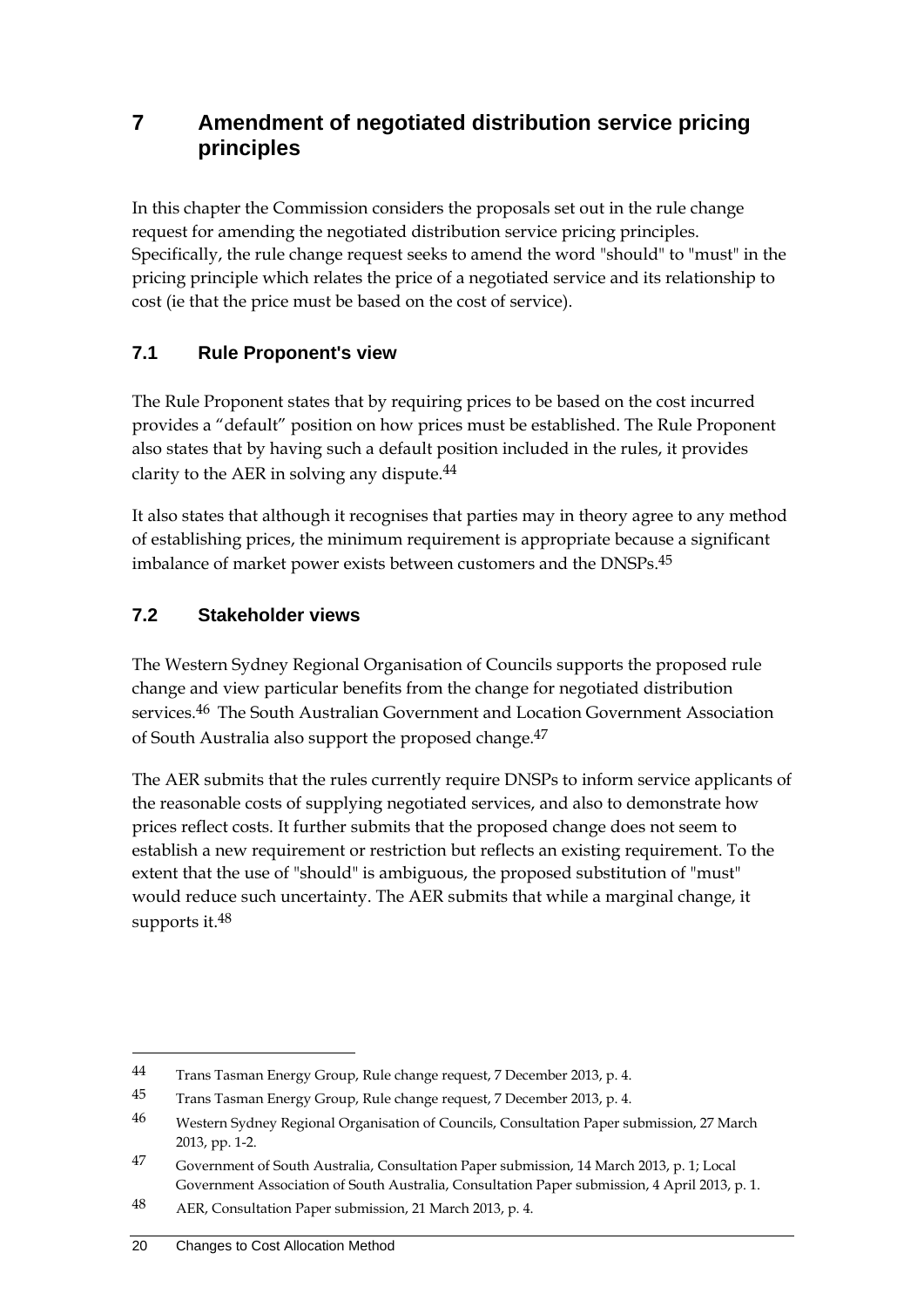DNSPs state the proposed change result in more intervention than currently required and is inconsistent with the negotiated framework as a "light-handed" approach.<sup>49</sup>

SA Power Networks stated that a high degree of price setting direction would require cost allocation guidelines to be very prescriptive in all aspects of costs and that imposing a pricing requirement will effectively limit the negotiation process.<sup>50</sup>

# **7.3 Analysis**

1

The following subsections provide the Commission's response to the issues raised in the rule change request and analysis in respect of each of the key assessment factors set out in chapter 3.

### **7.3.1 Response to the issues raised by the Rule Proponent**

The Rule Proponent has stated that the negotiated distribution principles should be amended to provide guidance in the event of an access dispute. Its argument is that there is a significant imbalance of market power and so a default position is appropriate.

The basis for the AER's decision making in arbitration is the negotiated service criteria, which must be consistent with the principles. The negotiated service criteria are determined as part of the revenue determination and so are part of the broader consultation process. It is therefore possible to influence the AER's decision making as part of this process.

However, the Rule Proponent also states that a clearly defined "fall back" position is required due to an imbalance in market power. The Commission considers that if DNSPs have market power in service negotiations, this may be an indication that the service classification is problematic. The intention of the negotiated service category is that regulatory oversight is lighter handed. Moving toward defining how costs are to be calculated requires more involvement of the AER and fundamentally changes the nature of the approach.

The Commission views the role of the principles as appropriate as they inform the AER's powers when determining the criteria. A strong enough case to justify implementing a direct pricing requirement has not been made. Moreover, should there be concern regarding the imbalance of market power, the appropriate framework to address such concerns is in the service classification.

The proposed drafting of the rule may also raise further problems in terms of interpreting the rules from a legal perspective. This is because all but one of the

<sup>49</sup> See for example, Ergon Energy, Consultation Paper submission, 14 March 2013, p. 1; CitiPower & Powercor, Consultation Paper submission, 14 March 2013, p. 4; Jemena, Consultation Paper submission, 14 March 2013, p. 7; Networks NSW, Consultation Paper submission, 15 March 2013, p. 10.

<sup>50</sup> SA Power Networks, Consultation Paper submission, 15 March 2013, pp. 6-7.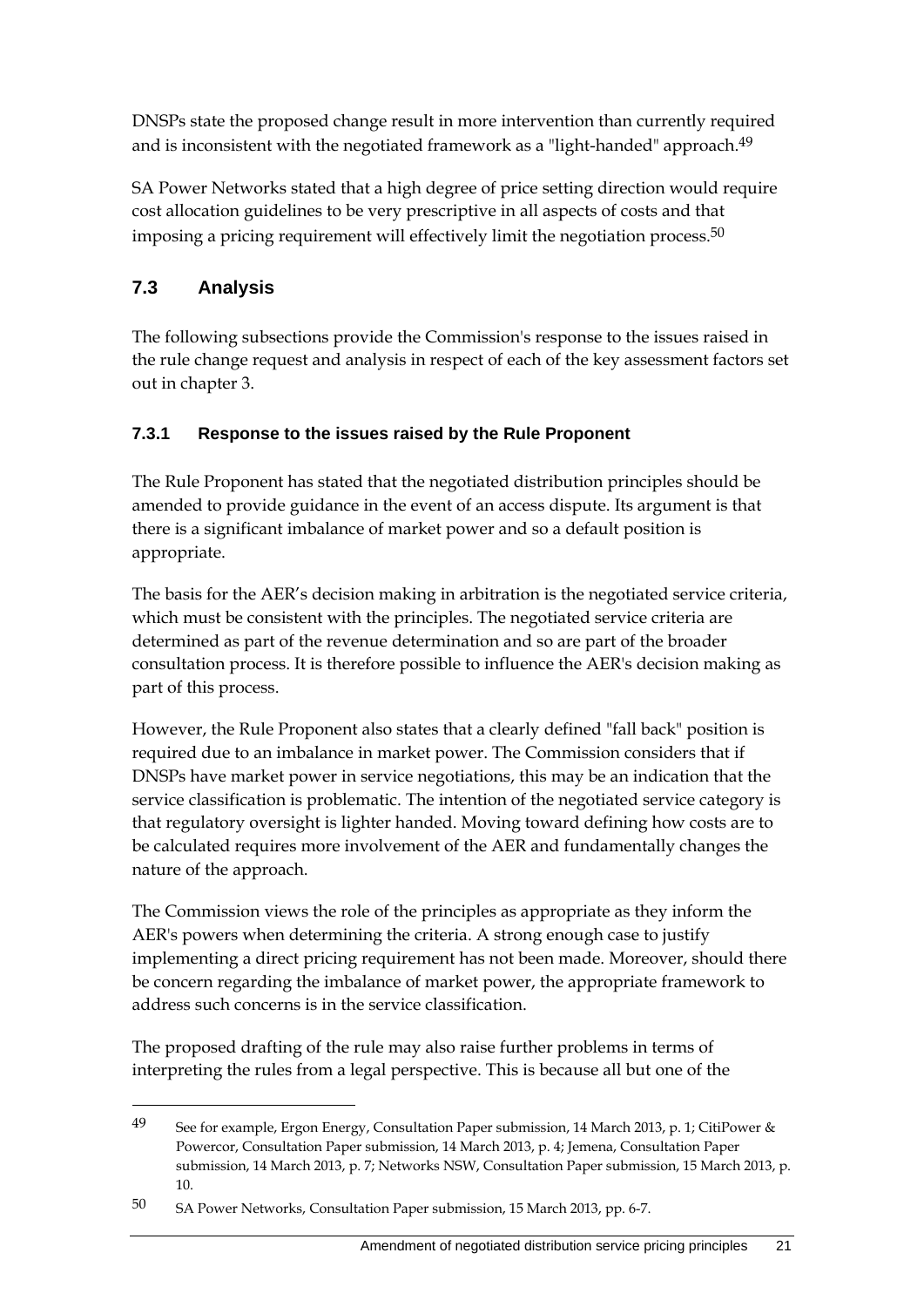principles use the word 'should' which is constructed in a way to signal that there is a degree of discretion (on the part of the AER) because the contents are not absolute across each DNSP. That is, the principles contain parameters which will differ when applied to each DNSP. As a "variable" which will differ among NSPs, it cannot be defined absolutely and to do so becomes nonsensical. The one principle which uses 'must' is one that can be applied universally – that the same discounts be offered to all customers. Adopting the word "must" would therefore have the effect of altering this legal framework in the rules.

#### **7.3.2 Assessment considerations**

#### **Transparency**

The proposed rule is unlikely to have a material effect on the transparency of the principles. It may have a slight effect on the transparency of prices since it may add certainty that in a dispute they would be based on costs. However, the AER's submission suggests that there may be no difference in outcomes.<sup>51</sup>

#### **Stakeholder engagement**

The proposed rule is unlikely to have an effect on stakeholder engagement.

#### **Regulatory process**

The proposed rule change does not materially affect the process, but does potentially limit the AER's discretion in determining the negotiated service criteria. It may also detract from the current clarity fo the Rules.

### **7.4 Draft conclusion**

Overall, the Commission considers that changing the word "should" to "must" in the rules is unlikely to lead to a material change in efficiency and thus will not contribute to the NEO.

<sup>51</sup> AER, Consultation Paper submission, 21 March 2013, p. 5.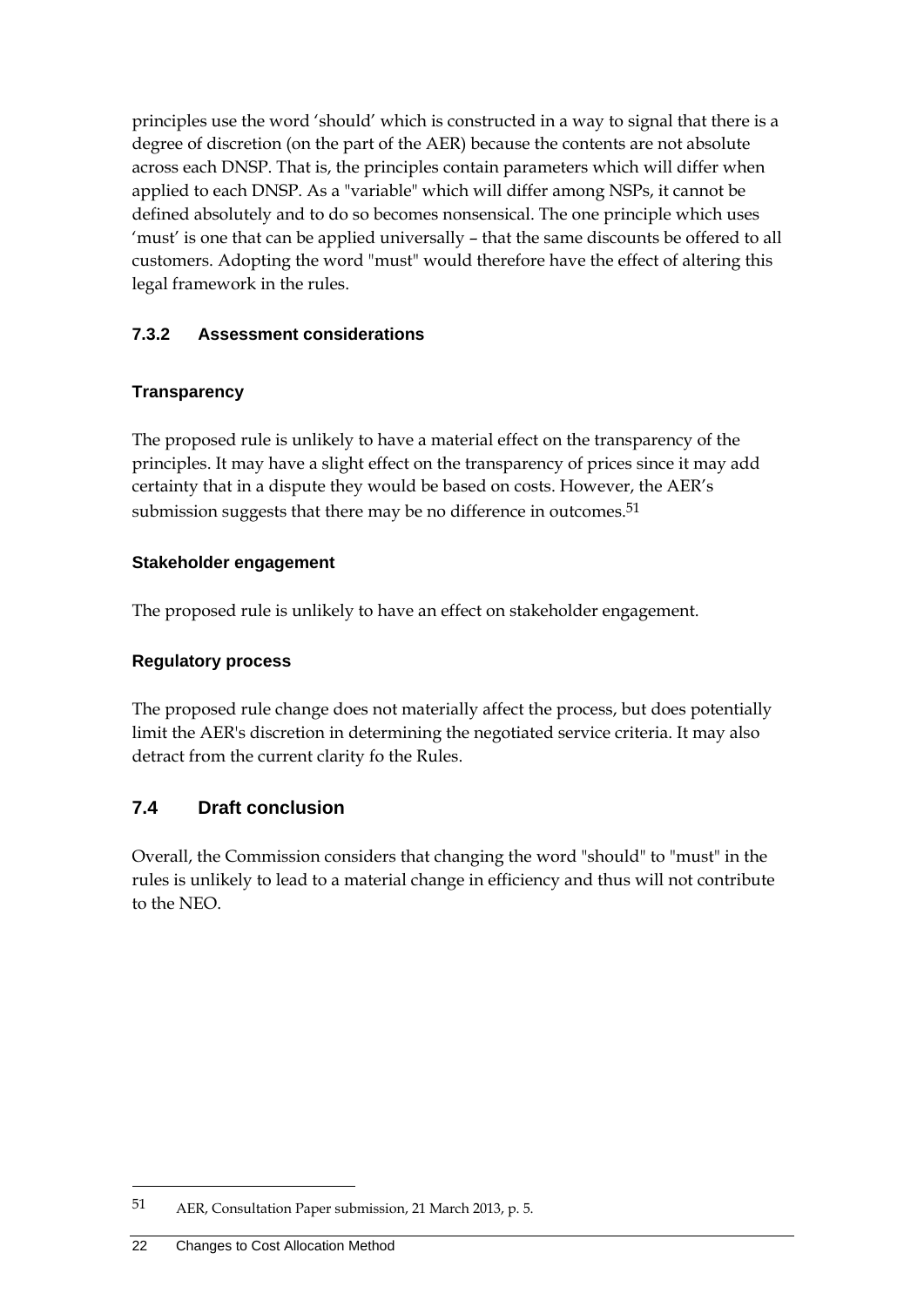# **Abbreviations**

| <b>AEMC</b>                | <b>Australian Energy Market Commission</b>                                                                                                                                                                                 |
|----------------------------|----------------------------------------------------------------------------------------------------------------------------------------------------------------------------------------------------------------------------|
| <b>AER</b>                 | Australian Energy Regulator                                                                                                                                                                                                |
| Commission                 | See AEMC                                                                                                                                                                                                                   |
| <b>DNSP</b>                | Distribution Network Service Provider                                                                                                                                                                                      |
| <b>MCE</b>                 | Ministerial Council on Energy                                                                                                                                                                                              |
| <b>NEL</b>                 | National Electricity Law                                                                                                                                                                                                   |
| <b>NEM</b>                 | National Electricity Market                                                                                                                                                                                                |
| <b>NEO</b>                 | National Electricity Objective                                                                                                                                                                                             |
| <b>NER</b>                 | <b>National Electricity Rules</b>                                                                                                                                                                                          |
| <b>NSPs</b>                | <b>Network Service Providers</b>                                                                                                                                                                                           |
| <b>Rule Change Request</b> | Request to the Commission on 7 December 2012<br>from Trans Tasman Energy Group to make a rule<br>regarding the contents of and consultation on the<br>cost allocation method and its role in the<br>negotiation framework. |
| Rule Proponent             | <b>Trans Tasman Energy Group</b>                                                                                                                                                                                           |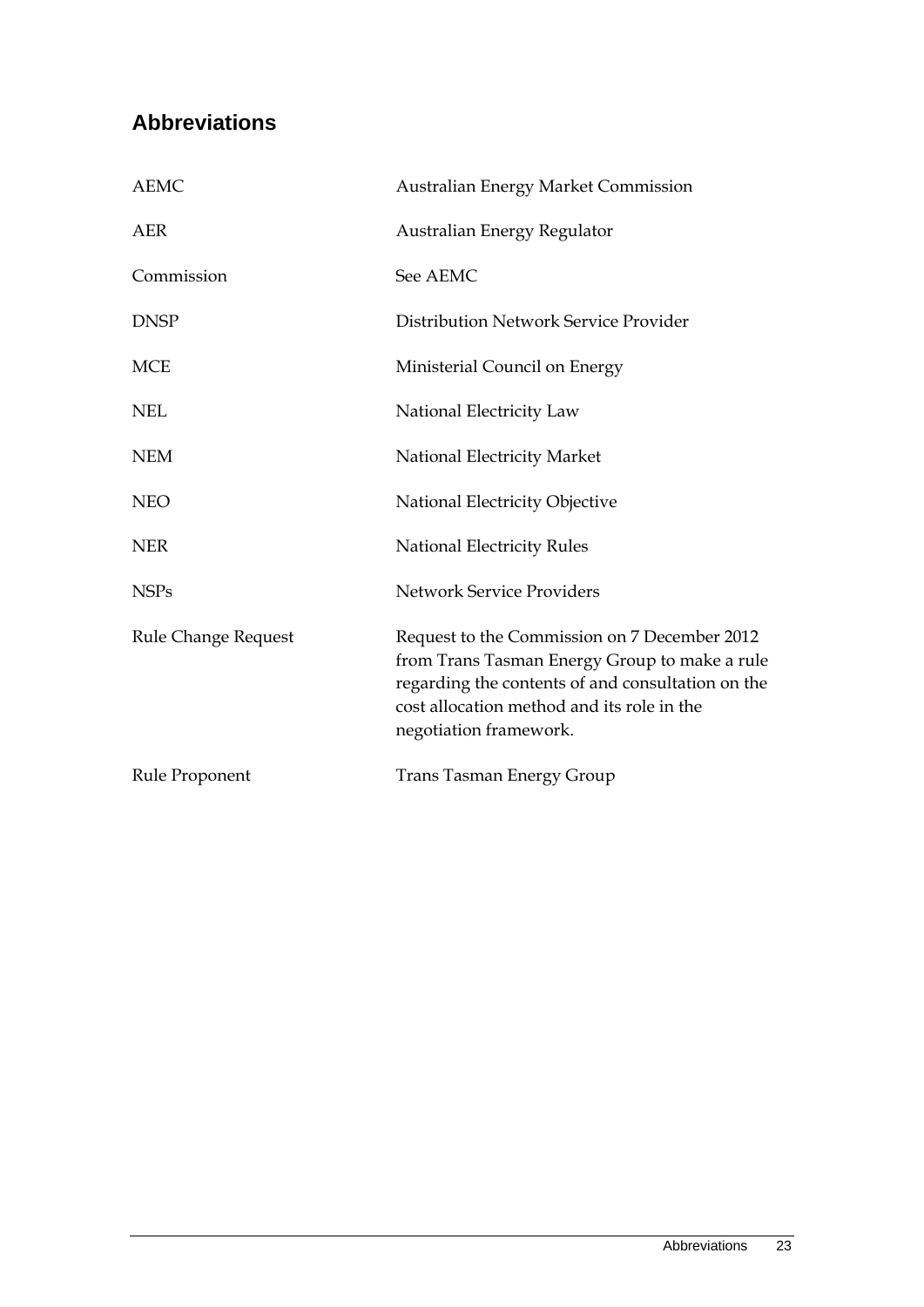# **A Regulatory framework for cost allocation method and negotiated services**

### **A.1 Negotiated services**

Negotiated distribution services are a category of services for which the parties can negotiate the terms and conditions for services, including price. This is in contrast to direct control services for which the Australian Energy Regulator (AER) determines the maximum price that a DNSP can charge for a particular service.<sup>52</sup> Services that are not classified by the AER are not regulated under the rules. Direct control services must be further classified as either standard control or alternative control. This process is illustrated in Figure A.1 below.



### **Figure A.1 Distribution service classification process**

In making its decision on service classification, the AER is to have regard to the form of regulation factors,53 which include:

- the extent to which any market power possessed by a network service provider is, or is likely to be, mitigated by any countervailing market power;
- the presence and extent of any substitute, and the elasticity of demand; and
- the extent to which there is information available to a prospective user, and whether that information is adequate, to enable the user to negotiate on an informed basis with a network service provider.

<sup>52</sup> Note in practice the AER may approve a maximum price change for a basket of services or the total revenue that a DNSP may recover from certain activities. For ease of reference, we refer to the AER's role in standard and alternative control as price setting, given the level of regulatory oversight.

<sup>53</sup> NEL, clause 2F.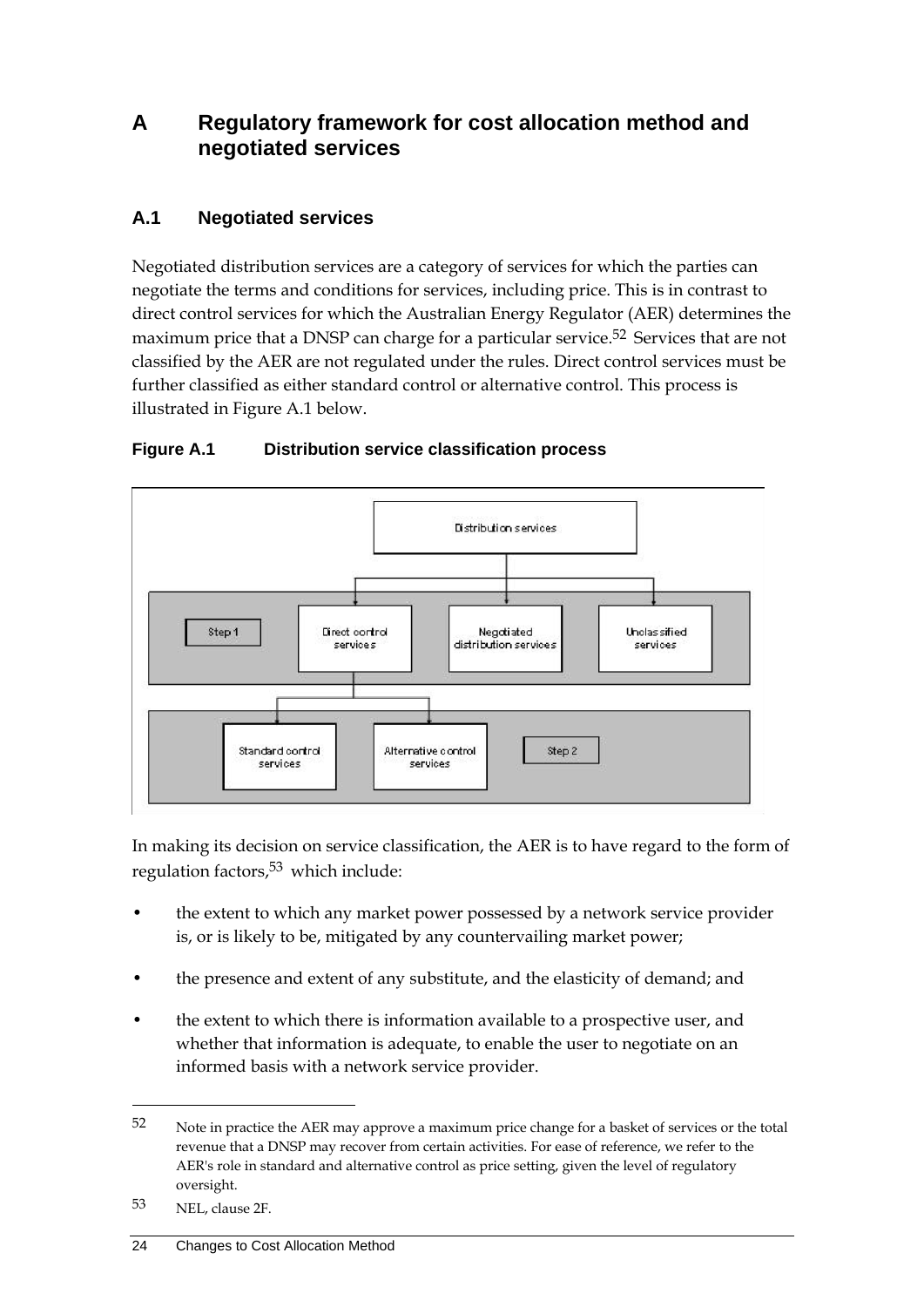Once the AER classifies a service, there is no scope under the rules for the AER to change its classification of services or to classify new services within a regulatory control period.54

The number of negotiated services remains small. There are currently no negotiated services in NSW<sup>55</sup> and Queensland,<sup>56</sup> In Victoria<sup>57</sup> and Tasmania<sup>58</sup> some public lighting services are classified as negotiated services. The most significant number of negotiated services are in South Australia, for example, public lighting, new and upgraded connections, non-standard metering services, large customer metering services, embedded generation services.<sup>59</sup>

Direct control services are characteristically services where it is considered necessary to regulate the revenue earned by DNSPs through the AER making a distribution determination. Direct control services have price setting requirements for the AER under the rules. Pricing for negotiated services is determined by the negotiating parties; however, the process is bound by the requirements in the rules. This includes:

- the DNSP's negotiating framework; and
- the DNSP's negotiated distribution service criteria.

The negotiating framework forms part of a distribution determination. Therefore it is approved by the AER. It sets out the requirements that a DNSP is to comply with in respect of the preparation, replacement, application or operation of its negotiating framework. There are minimum requirements for the framework set out in the rules, including the kind of information the DNSP is required to provide to an applicant.

The negotiating framework forms part of a distribution determination. Therefore it is approved by the AER. It sets out the requirements that a DNSP is to comply with in respect of the preparation, replacement, application or operation of its negotiating framework. There are minimum requirements for the framework set out in the rules, including the kind of information the DNSP is required to provide to an applicant.

The negotiated distribution service criteria must give effect to and be consistent with the negotiated distribution principles. These principles are set out at clause 6.7.1 of the NER and generally relate to the relationship between the cost and price of a negotiated service. For example, the price for a negotiated distribution service should be based on the costs incurred in providing that service. We understand that to date, there have not

<sup>54</sup> NER, clause 6.2.3.

<sup>55</sup> AER, *Final decision: New South Wales distribution determination 2009-10 to 2013-14*, 28 April 2009, p. 28.

<sup>56</sup> AER, *Final decision: Queensland distribution determination 2010-11 to 2014-15*, May 2010, Appendix A.

<sup>57</sup> AER, *Final decision: Victorian electricity distribution network service providers Distribution determination 2011-2015*, 29 October 2010, Appendix B.

<sup>58</sup> AER, *Final Distribution Determination Aurora Energy Pty Ltd 2012-13 to 2016-17*, April 2012, Attachment 1. Note reference to draft determination for decision - Attachment 1, p. 50.

<sup>59</sup> AER, Final decision: South Australia distribution determination 2010-1 to 2014-15, May 2010, pp. 280-285.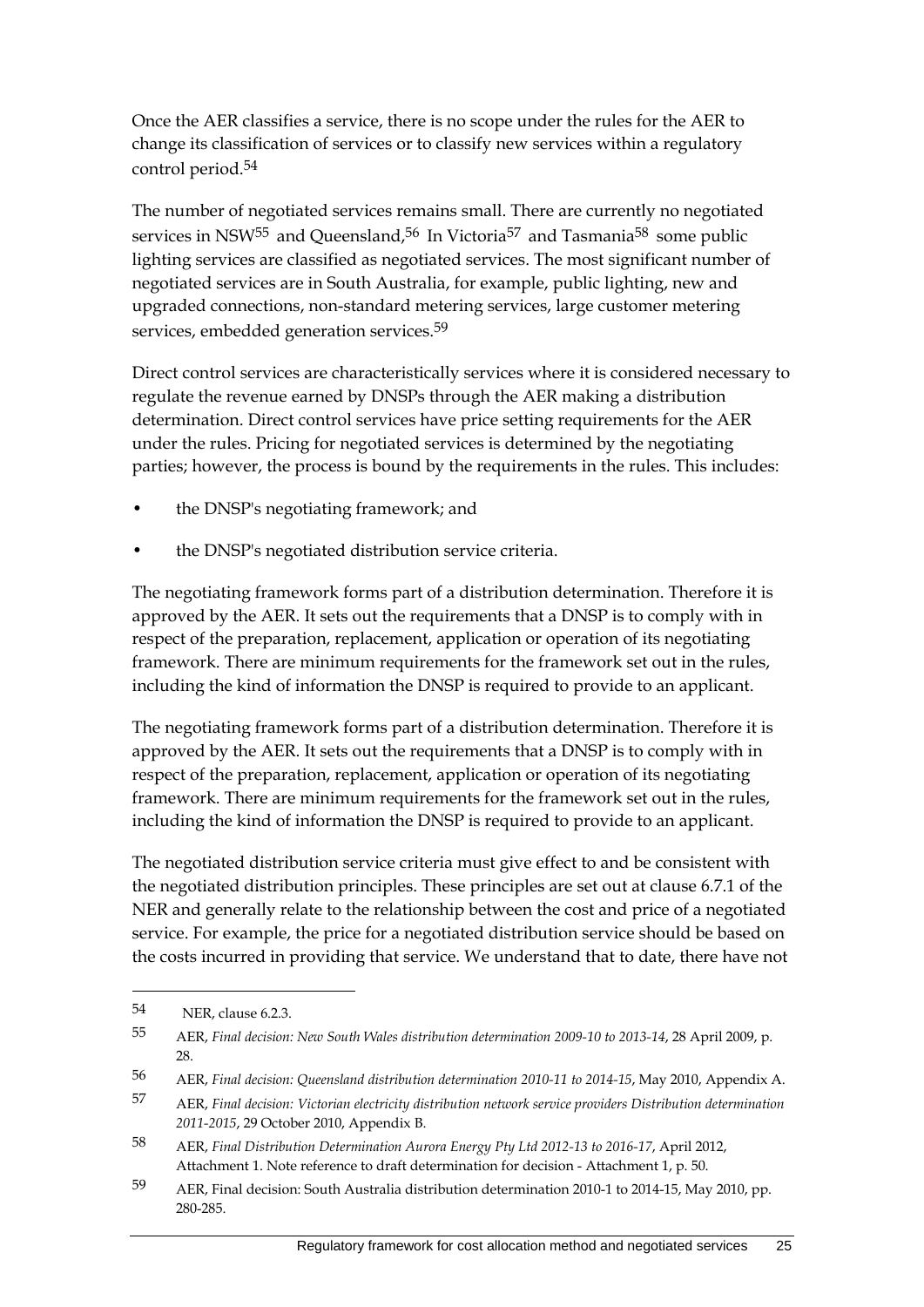been any disputes lodged under the rules in relation to negotiated distribution services.

# **A.2 Cost allocation method**

The cost allocation method is a document published by a DNSP which sets out how it will allocate costs between the different classes of services that it provides. Essentially it is a set of instructions to convert the statutory accounts (corporate reporting) into the regulatory accounts (for compliance with the economic regulatory framework). DNSPs are required to publish cost allocation methods under the rules. Its principal aim is to ensure that an appropriate amount of costs are allocated to the activities that drive the relevant costs, and in particular between regulated and unregulated services. This is so customers of the relevant category of services are paying prices that reflect the cost of delivering those services. If a higher proportion of costs were allocated to one service (for example, standard control) relative to the costs of providing it, customers of that service would end up cross-subsidising other customers.

An important consideration for any cost allocation method is the distinction between direct and indirect costs. Direct costs are those that are incurred as a result of carrying out a specific activity and so can be easily attributed to it. For example, the labour and vehicle costs to fix a fault in the distribution network are directly related to providing standard control (or regulated) services. In contrast, indirect costs are those that relate to a broader range of activities and cannot be easily attributed to one category of service and so are usually referred to as "shared costs". For example, overhead costs, such as the Chief Executive Officer's salary and the costs of the head office's premise, relate to providing all the services that the distribution business provides, including those that are unregulated.

Under the rules, the AER is required to develop cost allocation guidelines. DNSPs' cost allocation methods are to be developed in accordance with the AER's guidelines. The guidelines are required to give effect to the cost allocation principles in the rules. There are seven cost allocation principles, which are:

- "1. the detailed principles and polices used by a *Distribution Network Service Provider* to allocate costs between different categories of distribution services must be described in sufficient detail to enable the AER to replicate reported outcomes through the application of those principles and policies;
- 2. the allocation of costs must be determined according to the substance of a transaction or event rather than its legal form;
- 3. only the following costs may be allocated to a particular category of *distribution services*:
- (a) costs which are directly attributable to the provision of those services;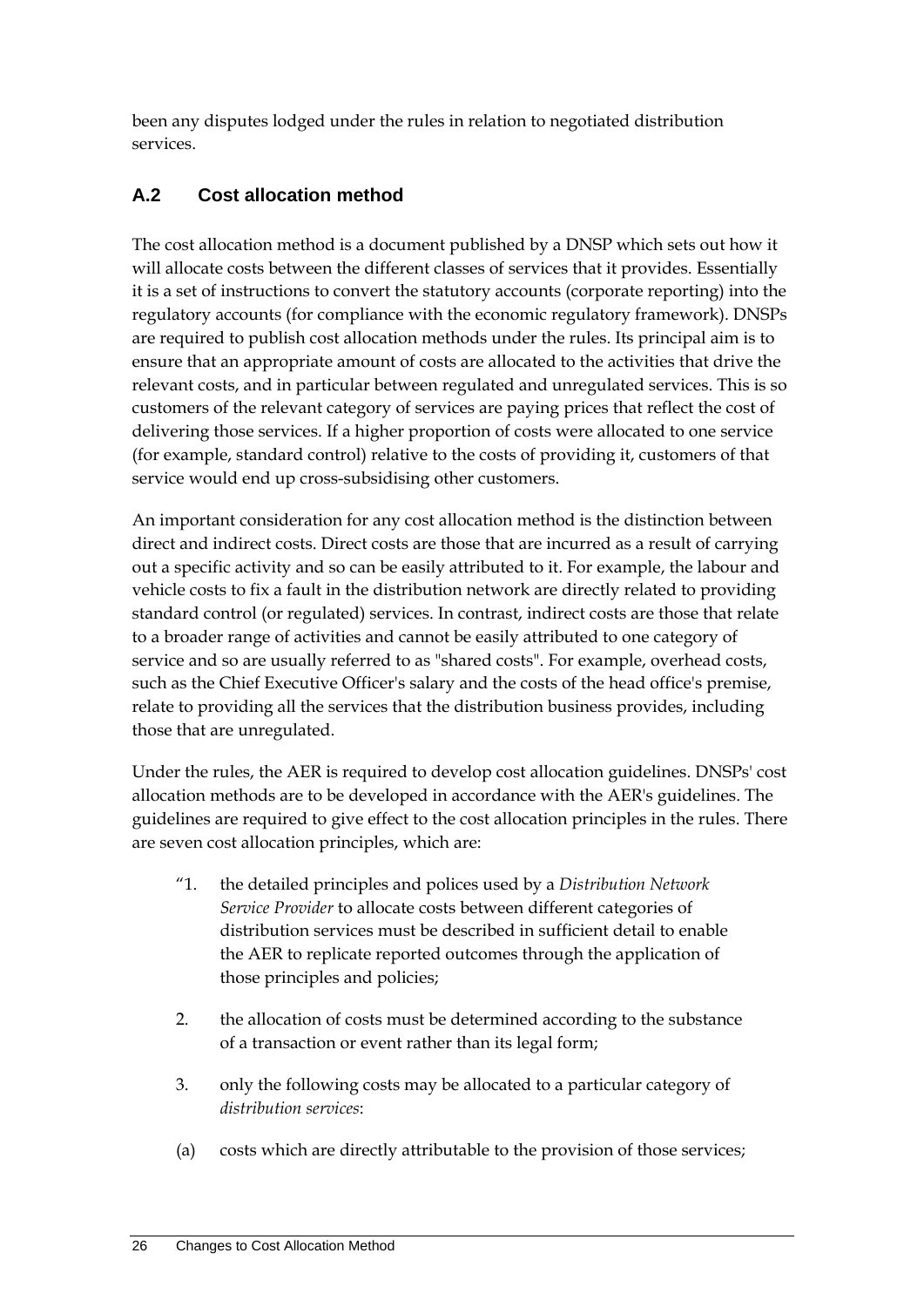- (b) costs which are not directly attributable to the provision of those services but which are incurred in providing those services, in which case such costs must be allocated to the provision of those services using an appropriate allocator which should:
	- (i) except to the extent the cost is immaterial or a causal based method of allocation cannot be established without undue cost and effort, be causation based; and
	- (ii) to the extent the cost is immaterial or a causal based method of allocation cannot be established without undue cost and effort, be an allocator that accords with a well accepted cost allocation method;
- 4. any cost allocation method which is used, the reasons for using that method and the numeric quantity (if any) of the chosen allocator must be clearly described;
- 5. the same costs must not be allocated more than once;
- 6. the principles, policies and approach used to allocate costs must be consistent with the *Distribution Ring-Fencing Guidelines*;
- 7. costs which have been allocated to a particular service cannot be reallocated to another service during the course of a *regulatory control period*. 60"

The regulatory determination process is highly dependent on the cost allocation method. This is because the revenues for direct control services are related to the costs that are attributed to providing those services. For this reason, it is important for the cost allocation method to remain as stable as possible. Substantial changes in approaches even between periods will affect the comparability of costs between past and future periods.

The AER has approved three amendments to cost allocation methods since the introduction of Chapter 6 of the NER.<sup>61</sup> DNSPs are also required to amend their cost allocation methods if required by the AER to take into account any change to the AER's cost allocation guidelines.62 The AER published its cost allocation guidelines in June 2008.63 It was also required to publish a separate set of guidelines to apply to the Victorian DNSPs.64 This set of guidelines was to be consistent with the Essential

<sup>60</sup> NER, clause 6.15.2

<sup>61</sup> See the AER website, Determinations  $\&$  Access Arrangements, Cost allocation method.

 $62$  NER, clause 6.15.4(g).

<sup>63</sup> AER, Electricity distribution network service providers, Cost allocation guidelines, June 2008.

<sup>64</sup> These are included as Appendix A to the guidelines noted above.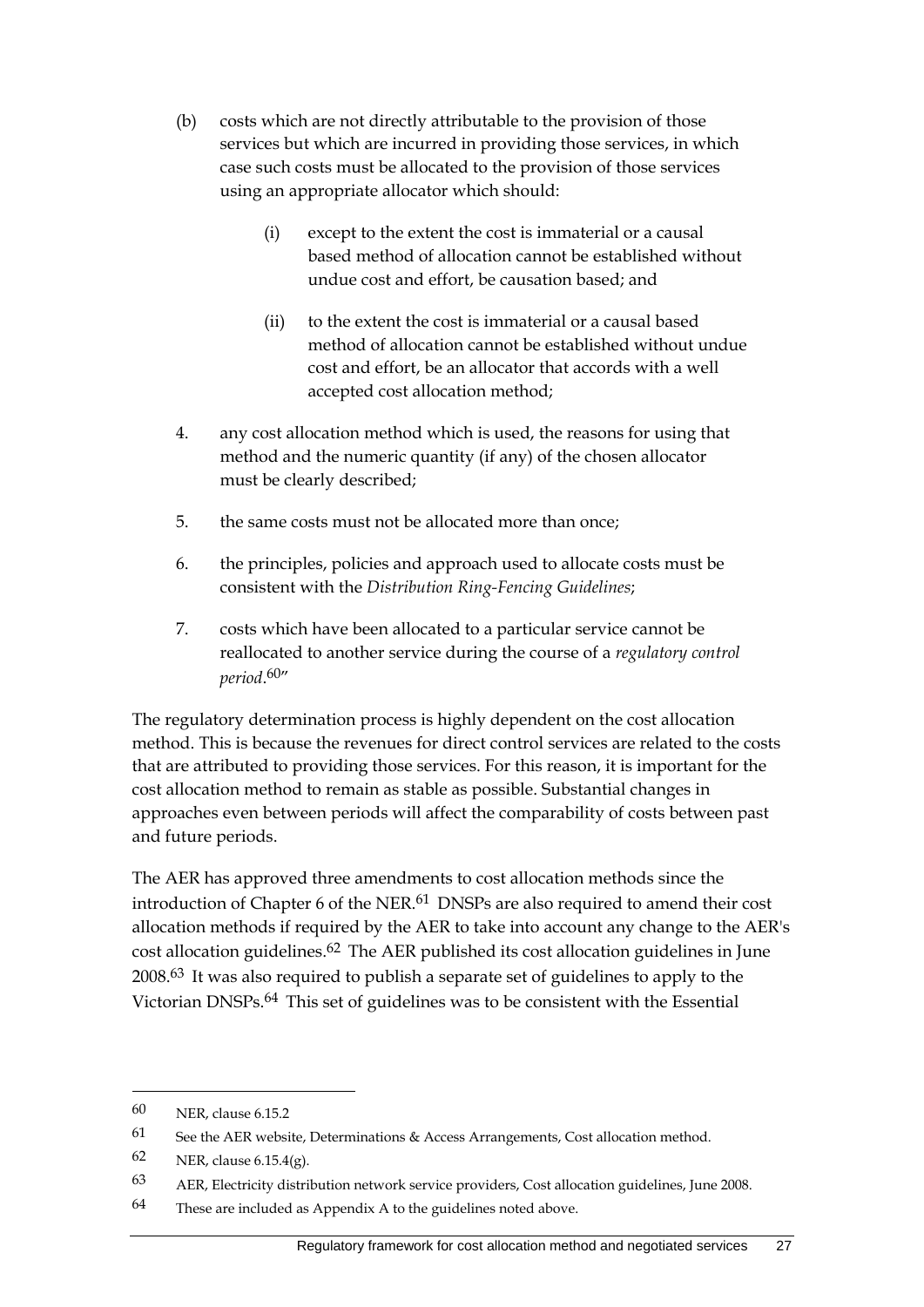Services Commission's approach to enable consistency between future regulatory periods and historic periods.65

<sup>65</sup> NER, clause 11.17.4.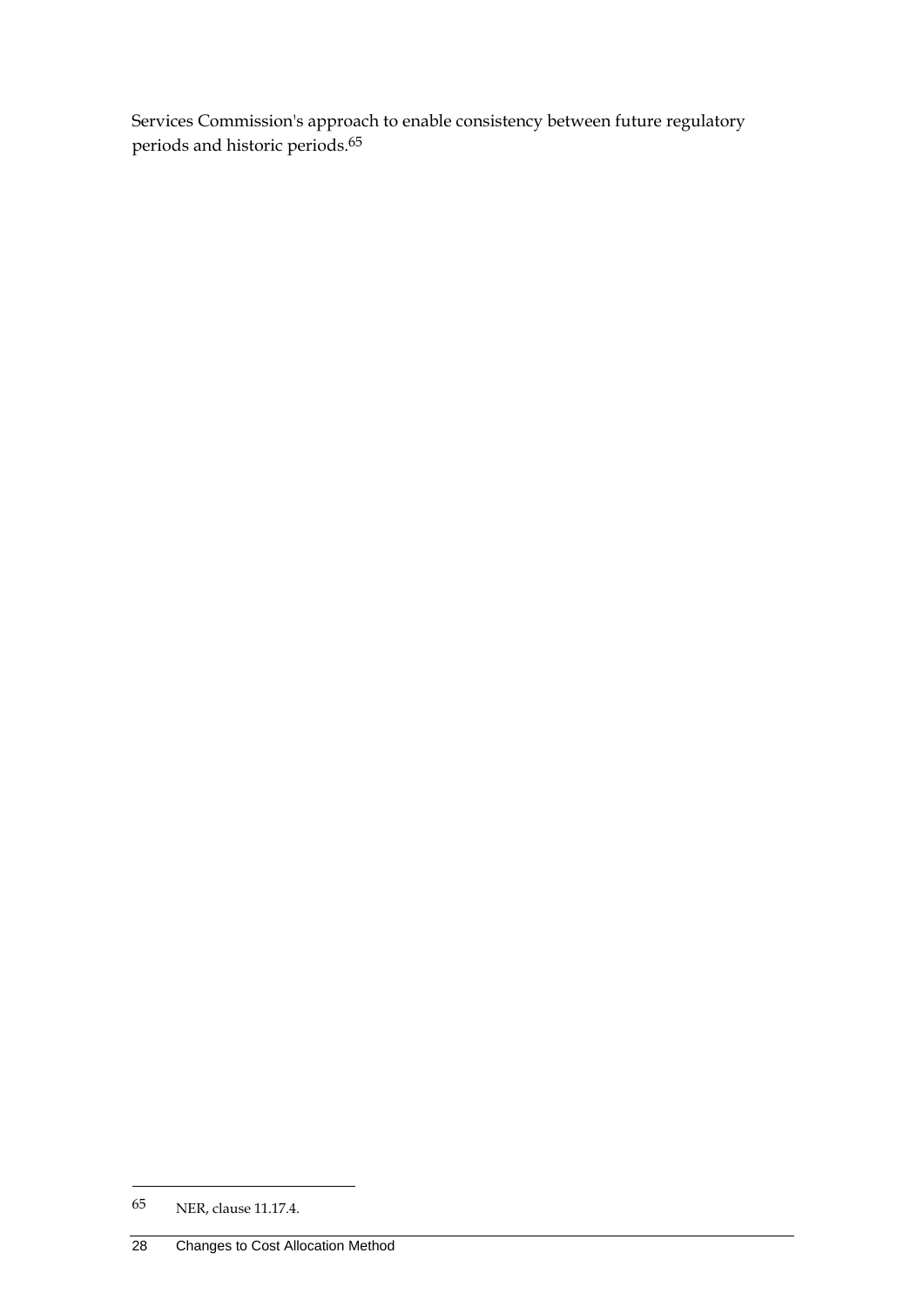# **B Summary of issues raised in submissions**

| <b>Stakeholder</b>                                                     | <b>Issue</b>                                                                                                                                                                                                                                                                                                                                                                                                                                                                                        | <b>AEMC Response</b>                                                                            |  |
|------------------------------------------------------------------------|-----------------------------------------------------------------------------------------------------------------------------------------------------------------------------------------------------------------------------------------------------------------------------------------------------------------------------------------------------------------------------------------------------------------------------------------------------------------------------------------------------|-------------------------------------------------------------------------------------------------|--|
| <b>Assessment framework</b>                                            |                                                                                                                                                                                                                                                                                                                                                                                                                                                                                                     |                                                                                                 |  |
| Energex (p. 3)                                                         | Framework could be strengthened with the addition of the criterion "improved<br>information for decision making".                                                                                                                                                                                                                                                                                                                                                                                   | Noted. The Commission has revised the<br>assessment framework. See chapter 3.                   |  |
| Jemena (p. 4)                                                          | Rather than simply whether rule change will lead to more efficient prices for<br>negotiated services, should also consider whether the proposed change would lead<br>to more efficient provision of network services.                                                                                                                                                                                                                                                                               | As above.                                                                                       |  |
| CitiPower & Powercor (p. 2);<br>SA Power Networks (p. 4)               | The assessment framework is appropriate.                                                                                                                                                                                                                                                                                                                                                                                                                                                            | As above.                                                                                       |  |
| Consultation on changes to the cost allocation method                  |                                                                                                                                                                                                                                                                                                                                                                                                                                                                                                     |                                                                                                 |  |
| Networks NSW (p. 9);<br>Energex (p. 4); SP AusNet<br>(p.2); AER (p. 3) | Stakeholders already able to provide input into cost allocation method at guideline<br>stage. This is optimal as guidelines determine how each DNSP is required to<br>develop its cost allocation method.                                                                                                                                                                                                                                                                                           | Agree. See section 5.3.1.                                                                       |  |
| Energex (pp. 5-6)                                                      | Distribution consultation procedures refer to AER documents rather than DNSP<br>documents. Consultation would increase time, would need to extend deadline to<br>approve amendment.                                                                                                                                                                                                                                                                                                                 | Agree. The Commission has considered<br>the additional regulatory burden. See<br>section 5.3.2. |  |
| CitiPower & Powercor (pp.<br>$2-3)$                                    | Current process provides sufficient flexibility for constructive dialogue between the<br>AER and DNSP. Introduction of a formal consultation will impose costs and it is<br>questionable whether the benefits outweigh the costs. Stakeholders will not have<br>the same access to the DNSP as the AER and unlikely to understand the subtleties<br>of the cost accounting system and service provider model. A formal process will<br>constrain the AER's flexibility to reach an optimal outcome. | As above.                                                                                       |  |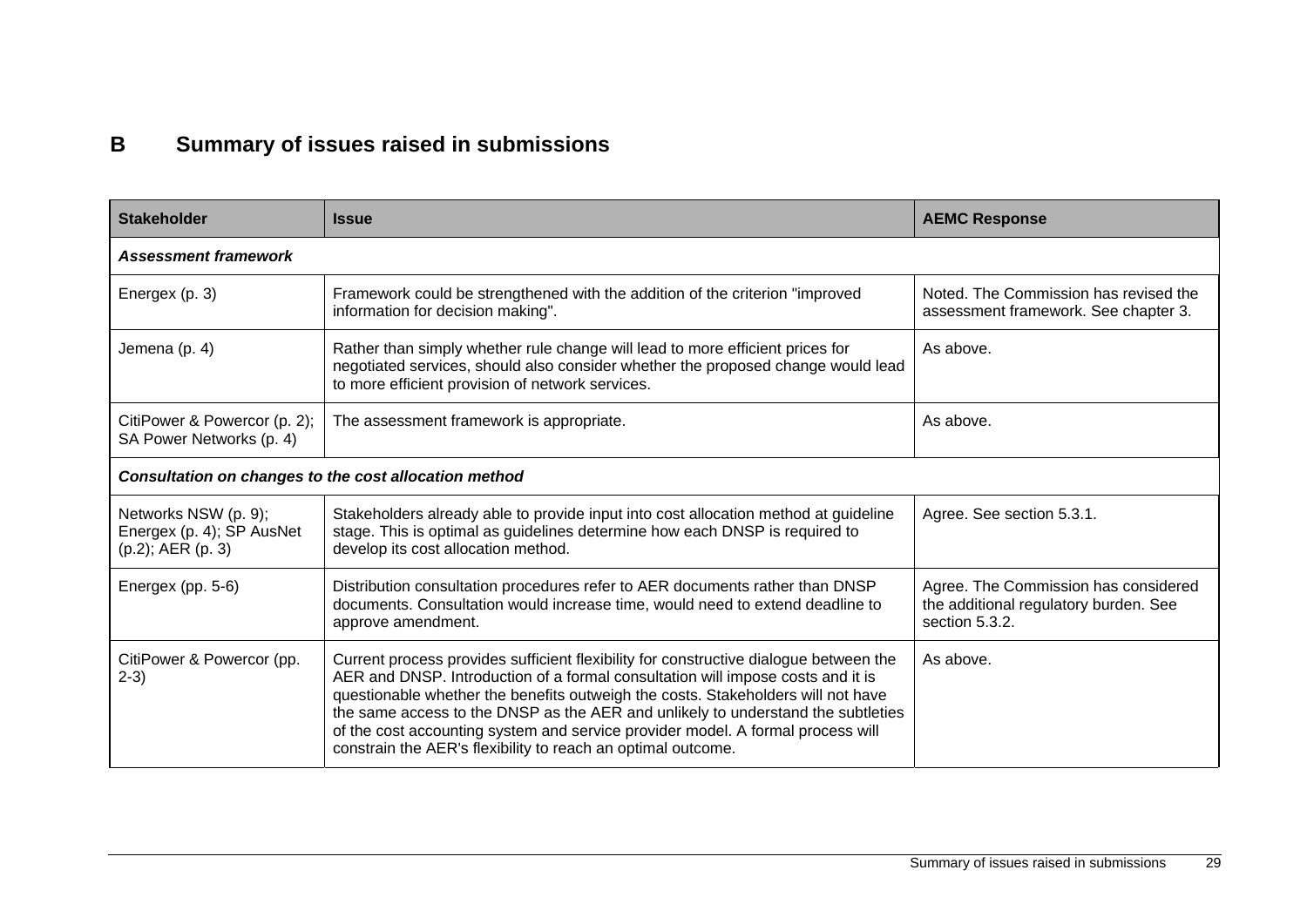| <b>Stakeholder</b>                                            | <b>Issue</b>                                                                                                                                                                                                                                                                                             | <b>AEMC Response</b>                                                                                                                                                                                                                                                                                                                                                                                                                           |
|---------------------------------------------------------------|----------------------------------------------------------------------------------------------------------------------------------------------------------------------------------------------------------------------------------------------------------------------------------------------------------|------------------------------------------------------------------------------------------------------------------------------------------------------------------------------------------------------------------------------------------------------------------------------------------------------------------------------------------------------------------------------------------------------------------------------------------------|
| Ergon Energy (pp. 2-3)                                        | Regulatory Information Notice issued by the AER includes an audit to ensure<br>compliance with the cost allocation method. To date, the AER has approved cost<br>allocation methods well within the time frame. Applying the formal consultation<br>procedures would increase the time to gain approval. | Agree. The Commission has considered<br>the existing governance frame work and<br>additional regulatory burden in assessing<br>the rule change request. See section<br>5.3.2.                                                                                                                                                                                                                                                                  |
| AER (p. 3)                                                    | The AER approval of the cost allocation method is relatively mechanistic. The<br>potential benefits to customers from consultation on the cost allocation method<br>approval are not clear.                                                                                                              | As above.                                                                                                                                                                                                                                                                                                                                                                                                                                      |
| Jemena (p. 6)                                                 | Does not believe that additional consultation is required but does not oppose it as<br>long as it does not slow down or delay the cost allocation method approval<br>process.                                                                                                                            | The Commission has considered the<br>comment that additional consultation is<br>not required and the additional regulatory<br>burden of imposing a requirement. See<br>section 5.3.2.                                                                                                                                                                                                                                                          |
| SA Power Networks (p. 5)                                      | Costs of additional consultation will be significant and far outweigh any benefits.                                                                                                                                                                                                                      | Agree. See section 5.4.                                                                                                                                                                                                                                                                                                                                                                                                                        |
| Western Sydney<br>Organisation of Regional<br>Councils (p. 1) | Welcomes the proposed rule change as it provides greater transparency and<br>consultation through the negotiation process.                                                                                                                                                                               | Noted. The Commission recognises that<br>transparency and consultation are<br>integral to the regulatory process,<br>however the costs of regulatory burden<br>need to be weighed against the potential<br>benefits gained from additional<br>consultation. The Commission considers<br>that the current arrangement<br>appropriately balances opportunity for<br>effective stakeholder engagement and<br>regulatory costs. See section 5.3.1. |
| Inclusion of numeric values of allocators                     |                                                                                                                                                                                                                                                                                                          |                                                                                                                                                                                                                                                                                                                                                                                                                                                |
| AER (p. 3); Ergon Energy                                      | Cost allocation method is high level principles and does not contain information                                                                                                                                                                                                                         | Agree. The Commission recognises that                                                                                                                                                                                                                                                                                                                                                                                                          |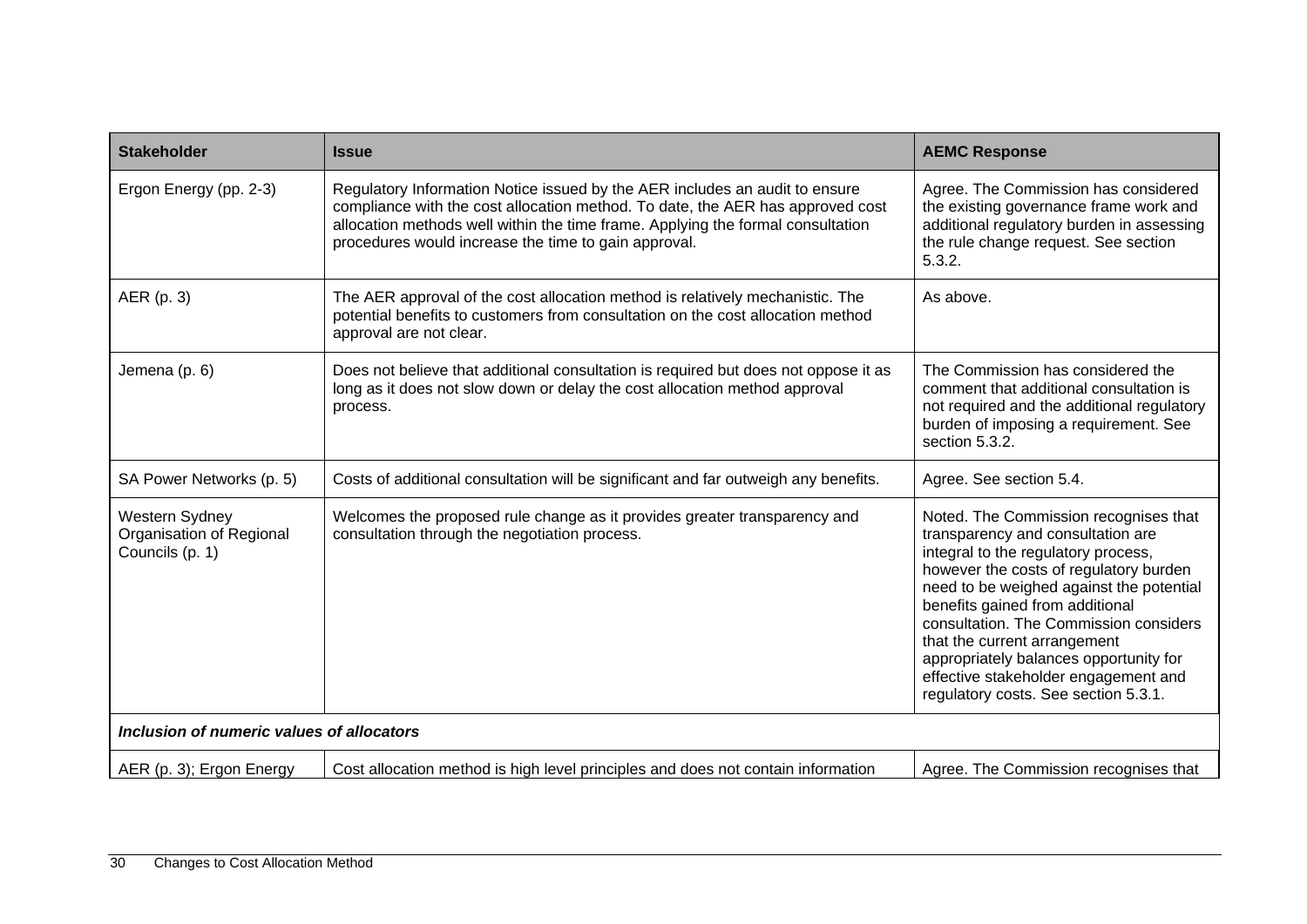| <b>Stakeholder</b>                                                                   | <b>Issue</b>                                                                                                                                                                                                                                                                                                                                                                                                                                                                                                                 | <b>AEMC Response</b>                                                                                                                                                                                                 |
|--------------------------------------------------------------------------------------|------------------------------------------------------------------------------------------------------------------------------------------------------------------------------------------------------------------------------------------------------------------------------------------------------------------------------------------------------------------------------------------------------------------------------------------------------------------------------------------------------------------------------|----------------------------------------------------------------------------------------------------------------------------------------------------------------------------------------------------------------------|
| (p. 2); Jemena (p. 6); SA<br>Power Networks (pp 4-6);<br>CitiPower & Powercor (p. 3) | necessary to understand specific cost information.                                                                                                                                                                                                                                                                                                                                                                                                                                                                           | the role of the current cost allocation<br>method is high level and other provisions<br>provide more appropriate information for<br>access seekers. See section 6.3.1.                                               |
| AER (p. 2); SA Power<br>Networks (p. 1); Networks<br>NSW (p. 2)                      | Existing negotiated service provisions provide a more direct way of accessing<br>relevant information.                                                                                                                                                                                                                                                                                                                                                                                                                       | Agree. Comment as above.                                                                                                                                                                                             |
| AER (p. 3)                                                                           | Separate schedule more workable to amending cost allocation method but would<br>still add to burden and costs.                                                                                                                                                                                                                                                                                                                                                                                                               | Noted. The Commission has considered<br>this alternative and concludes that whilst<br>the costs are less than the rule change<br>proposal there are still costs without<br>identifiable benefits. See section 6.3.2. |
| CitiPower & Powercor (p. 4)                                                          | Do not see benefit in updating the cost allocation method annually but if deemed<br>necessary should not trigger a formal consultation process.                                                                                                                                                                                                                                                                                                                                                                              | Noted. The Commission has considered<br>the regulatory burden of updating. See<br>section 6.3.2.                                                                                                                     |
| SP AusNet (p. 3)                                                                     | Concern is not well-founded. An independent auditor is specifically required to<br>assess whether information for the Regulatory Information Notice is prepared in<br>accordance with the cost allocation method. Unclear how the quantification of<br>allocated values would allow a negotiated service customer to establish whether an<br>offer was compliant with the NER. Unclear on how an individual negotiated<br>services customer would use this information to meaningfully assess the price<br>offered by a NSP. | Agreed. The Commission considers that<br>the current governance framework is<br>appropriate. See section 6.3.1.                                                                                                      |
| Energex (p. 6); SA Power<br>Networks (p. 6)                                          | Publishing values may jeopardise the commercial viability of non-regulated<br>services.                                                                                                                                                                                                                                                                                                                                                                                                                                      | Noted. The Commission does not<br>consider that the potential benefits of<br>publishing numeric allocators outweigh<br>the regulatory costs of doing so. See<br>section 6.4.                                         |
| SA Power Networks (pp.                                                               | Comparability is being addressed separately by AER in expenditure forecast                                                                                                                                                                                                                                                                                                                                                                                                                                                   | Noted. The Commission considers that                                                                                                                                                                                 |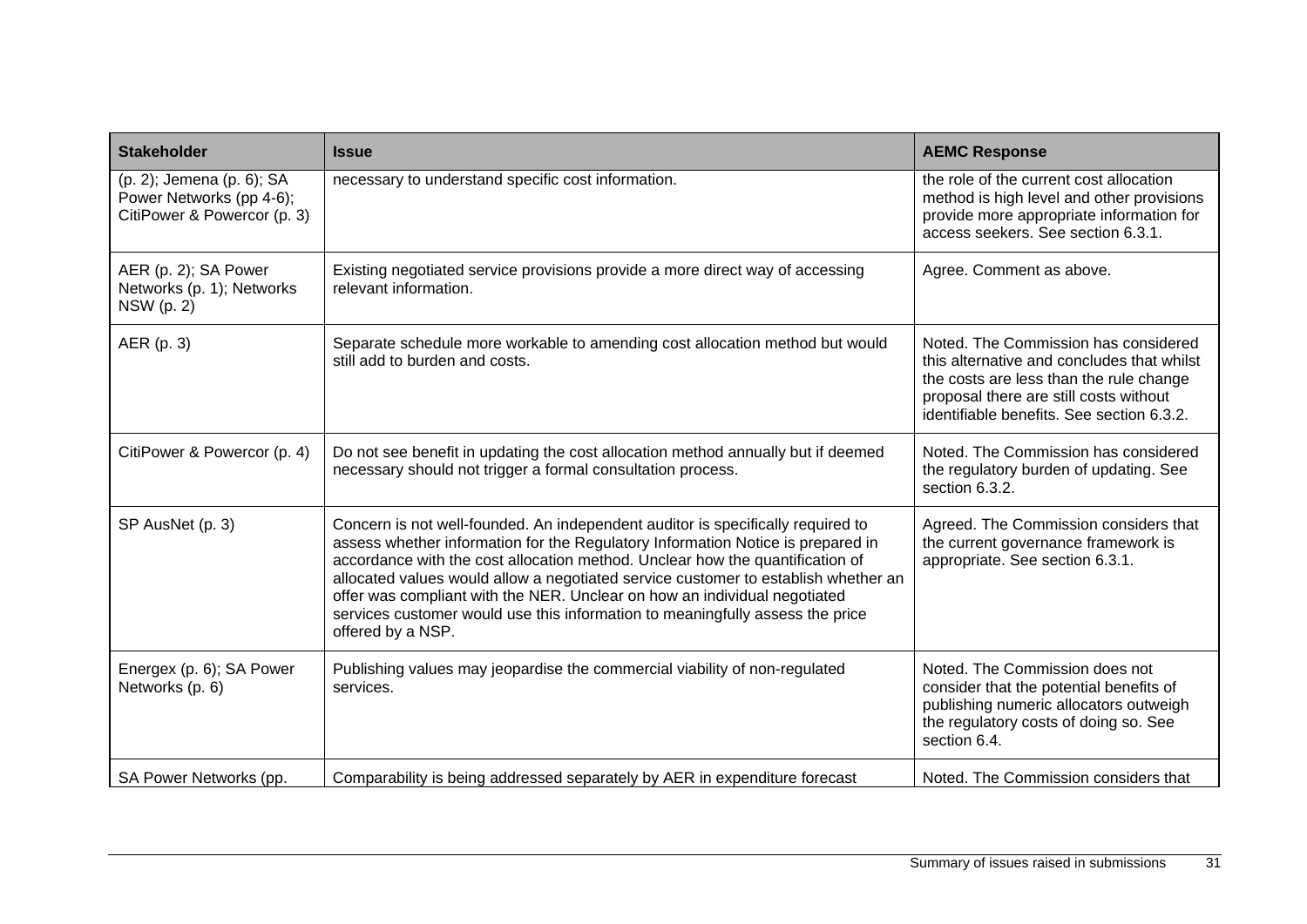| <b>Stakeholder</b>                                                                                                                                                 | <b>Issue</b>                                                                                                                                                                                                                                                                                                                                                                                                                                                                                                                                                                                                                                                      | <b>AEMC Response</b>                                                                                                                                                                                                                                                                                                                                                                                                                                                                                                                                                                                                                                                                                                                        |
|--------------------------------------------------------------------------------------------------------------------------------------------------------------------|-------------------------------------------------------------------------------------------------------------------------------------------------------------------------------------------------------------------------------------------------------------------------------------------------------------------------------------------------------------------------------------------------------------------------------------------------------------------------------------------------------------------------------------------------------------------------------------------------------------------------------------------------------------------|---------------------------------------------------------------------------------------------------------------------------------------------------------------------------------------------------------------------------------------------------------------------------------------------------------------------------------------------------------------------------------------------------------------------------------------------------------------------------------------------------------------------------------------------------------------------------------------------------------------------------------------------------------------------------------------------------------------------------------------------|
| $4-6)$                                                                                                                                                             | assessment guidelines. It endorses ENA view that interfering with the cost<br>allocation method is not a proportional regulatory response to perceived problems<br>in comparability. There is disparity in classification of like services, and changes for<br>negotiation will affect all DNSPs and some don't have any negotiated services.<br>Major concern of proponent appears to be verifying compliance whereas the<br>Regulatory Information Notice template is devoted to this and independent auditors<br>verify. Does not believe value of allocators will provide any assistance in verifying<br>compliance with the approved cost allocation method. | the current governance framework is<br>appropriate. See section 6.3.1.                                                                                                                                                                                                                                                                                                                                                                                                                                                                                                                                                                                                                                                                      |
| Jemena (p. 6); SA Power<br>Networks (p. 6); Energex<br>(pp. 5-6); Networks NSW (p.<br>9); CitiPower & Powercor<br>(pp. 3-4); Ergon Energy (pp.<br>2-3); AER (p. 3) | Inclusion of numeric values of allocators will require more frequent updating which<br>will add regulatory burden.                                                                                                                                                                                                                                                                                                                                                                                                                                                                                                                                                | Agree. The Commission has explicitly<br>considered the additional regulatory costs<br>in assessing the rule change request.<br>See section 6.3.2.                                                                                                                                                                                                                                                                                                                                                                                                                                                                                                                                                                                           |
| WSROC (pp. 1-2)                                                                                                                                                    | The allocated value for an activity may vary between distributors but activities are<br>similar. Propose a standardised list of activities be included in a pro forma cost<br>allocation method, issued via the AER and applied to all distributors. Without<br>clearly identified activities and costs establishing the distributor's compliance with<br>6.7.1 it becomes problematic for the customers, as well as compliance with<br>6.7.5(c)(3) to demonstrate cost reflectivity.                                                                                                                                                                             | The AER is currently considering the<br>comparability of distributors' costs in its<br><b>Expenditure Forecast Assessment</b><br>Guideline (see<br>http://www.aer.gov.au/Better-regulation-r<br>eform-program). We note that although<br>activities by distributors may be<br>considered similar, accounting systems<br>vary in how costs are defined. This<br>affects the costs of activities. The<br>proposal to standardise activities is<br>outside the scope of this rule change and<br>would have significant implementation<br>costs. The Commission considers that<br>the current governance arrangements<br>provide confidence that compliance is<br>maintained. Furthermore, there are<br>appropriate provisions in the rules for |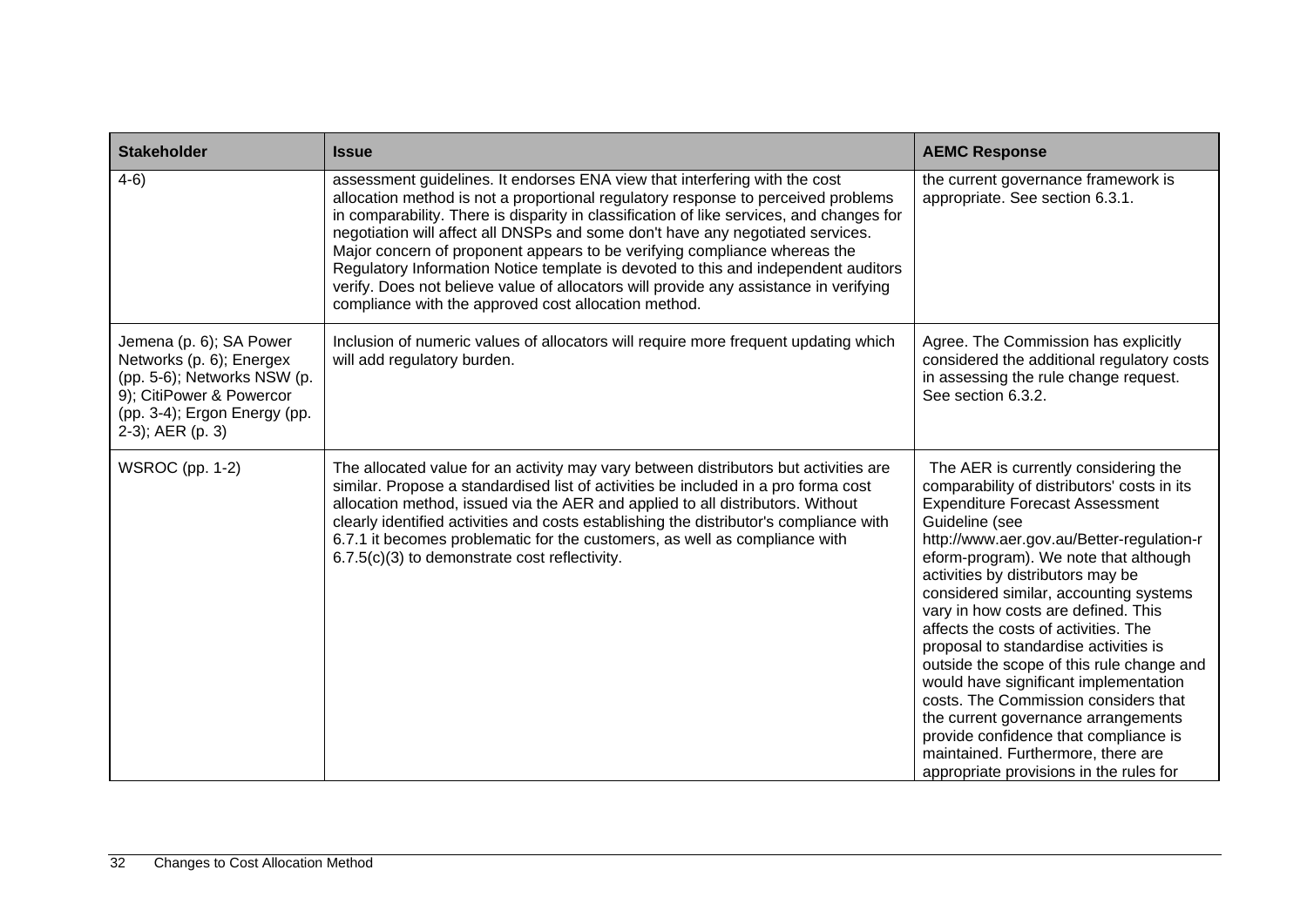| <b>Stakeholder</b>                                                                             | <b>Issue</b>                                                                                                                                                                                                                                                                                                                                                                                                                                                                  | <b>AEMC Response</b>                                                                                                                                        |
|------------------------------------------------------------------------------------------------|-------------------------------------------------------------------------------------------------------------------------------------------------------------------------------------------------------------------------------------------------------------------------------------------------------------------------------------------------------------------------------------------------------------------------------------------------------------------------------|-------------------------------------------------------------------------------------------------------------------------------------------------------------|
|                                                                                                |                                                                                                                                                                                                                                                                                                                                                                                                                                                                               | customers to request relevant information<br>to a service negotiation. This is discussed<br>in section 6.3.1.                                               |
| <b>Negotiated service prices</b>                                                               |                                                                                                                                                                                                                                                                                                                                                                                                                                                                               |                                                                                                                                                             |
| AER (p. 4)                                                                                     | The rules currently require DNSPs to inform service applicants of the reasonable<br>costs of supplying negotiated services, also demonstrate how prices reflect costs.<br>The proposed change does not seem to establish a new requirement or restriction<br>but to reflect an existing requirement. To the extent that the use of "should" is<br>ambiguous, the proposed substitution of "must" would reduce such uncertainty.<br>While a marginal change, the AER supports. | Noted. The Commission considers that a<br>case has not been made to amend the<br>principles. See section 7.3.1.                                             |
| Ergon Energy (p. 1);<br>CitiPower & Powercor (p. 4);<br>Jemena (p. 7); Networks<br>NSW (p. 10) | The proposed rule is inconsistent with the intent of the distinction between service<br>classifications.                                                                                                                                                                                                                                                                                                                                                                      | Agree. See section 7.3.1.                                                                                                                                   |
| SP AusNet (pp. 3-4)                                                                            | AER has determined for that principle for SP AusNet it default to a binding<br>obligation - view any justifiable departure from a cost based pricing approach<br>should be at the discretion of the AER and there is no valid reason to not leave<br>open this discretion for the regulator.                                                                                                                                                                                  | As above.                                                                                                                                                   |
| SA Power Networks (p. 7)                                                                       | Imposing requirement for negotiated services based on cost effectively limits the<br>negotiation process - no further amendment necessary. High degree of price<br>setting direction would require cost allocation guidelines to be very prescriptive in<br>all aspects of costs. Do not believe practical or desirable for negotiated prices and<br>likely to reduce AER's flexibility in the interpretation or application of framework.                                    | As above.                                                                                                                                                   |
| WSROC (p. 2)                                                                                   | Support the proposed rule change to clause 6.7.1.                                                                                                                                                                                                                                                                                                                                                                                                                             | Noted. The Commission encourages the<br>stakeholder to provide further evidence of<br>a problem and how the proposed<br>amendment will address the problem. |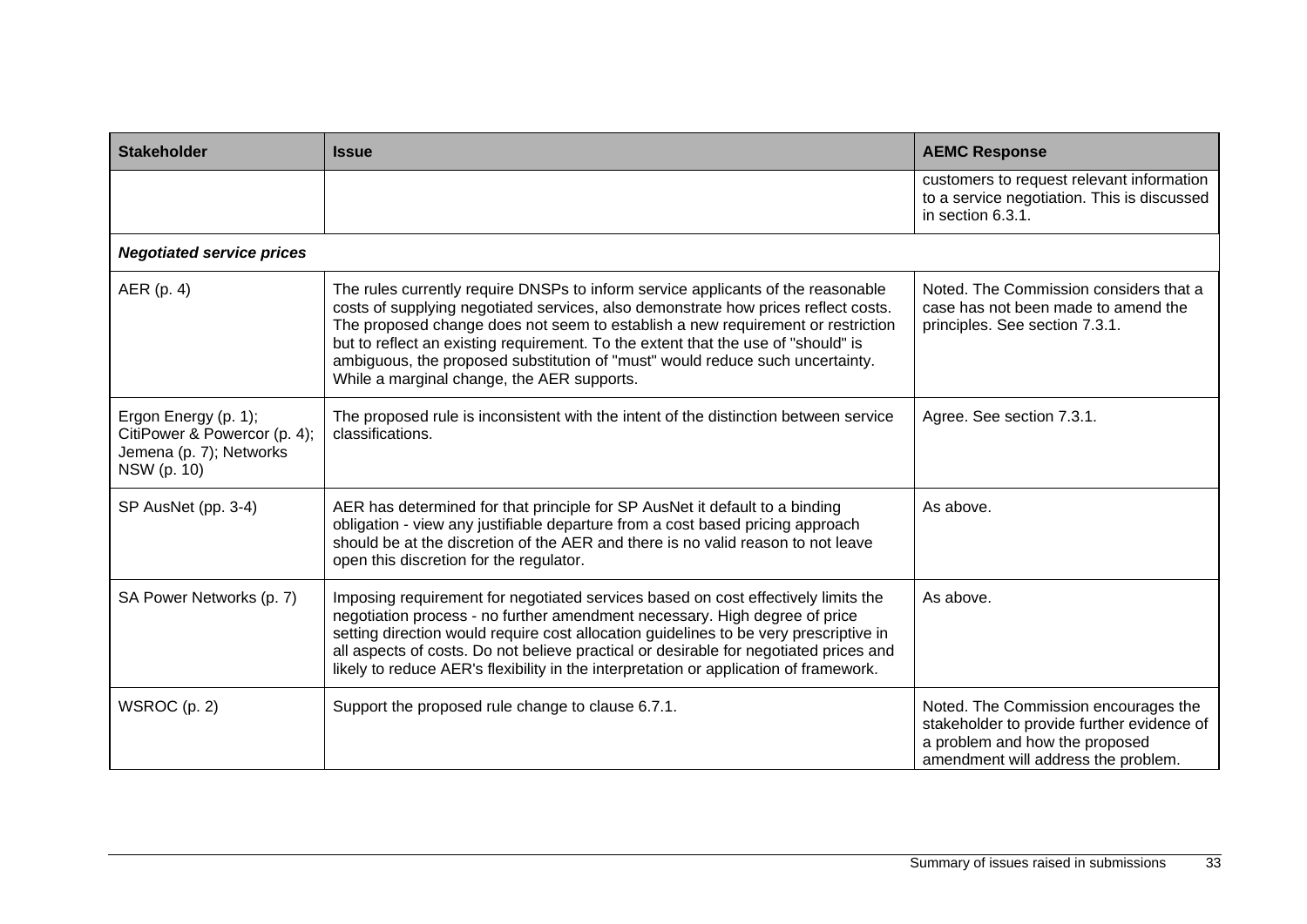| <b>Stakeholder</b>                                                                                    | <b>Issue</b>                                                                                                                                                                                                                                                                                                                                                                                                                                                                                | <b>AEMC Response</b>                                                                                                                                                                                                                                                                                                                                                                       |
|-------------------------------------------------------------------------------------------------------|---------------------------------------------------------------------------------------------------------------------------------------------------------------------------------------------------------------------------------------------------------------------------------------------------------------------------------------------------------------------------------------------------------------------------------------------------------------------------------------------|--------------------------------------------------------------------------------------------------------------------------------------------------------------------------------------------------------------------------------------------------------------------------------------------------------------------------------------------------------------------------------------------|
|                                                                                                       |                                                                                                                                                                                                                                                                                                                                                                                                                                                                                             | See section 7.3.1.                                                                                                                                                                                                                                                                                                                                                                         |
| <b>Transitional arrangements</b>                                                                      |                                                                                                                                                                                                                                                                                                                                                                                                                                                                                             |                                                                                                                                                                                                                                                                                                                                                                                            |
| Energex (pp. 6-7)                                                                                     | Any changes to principles will require change to guidelines. Any new guidelines<br>would not take effect until the next regulatory period and so no transitional<br>arrangements required. If required to take effect immediately will impact revenue<br>and uncertainty would not be in the best interest of customers.                                                                                                                                                                    | Noted. No draft rule has been made so<br>transitional arrangements are not<br>required.                                                                                                                                                                                                                                                                                                    |
| SA Power Networks (p. 7)                                                                              | Would only be practical to apply rule change as a part of the regulatory reset<br>process and consultation would need to be finalised before submission of the<br>regulatory proposal. Any changes during a regulatory period would be challenging<br>and potentially inequitable.                                                                                                                                                                                                          | As above.                                                                                                                                                                                                                                                                                                                                                                                  |
| Networks NSW (p. 10)                                                                                  | Do not consider transitional requirements are necessary in the event that cost<br>allocation principles are amended.                                                                                                                                                                                                                                                                                                                                                                        | As above.                                                                                                                                                                                                                                                                                                                                                                                  |
| <b>Other issues</b>                                                                                   |                                                                                                                                                                                                                                                                                                                                                                                                                                                                                             |                                                                                                                                                                                                                                                                                                                                                                                            |
| Government of South<br>Australia (p. 1); Local<br>Government Association of<br>South Australia (p. 1) | Supports appropriate rule changes that provide for increased transparency of the<br>DNSP's costs and cost allocation between and within classifications. Rule changes<br>should provide uniformity in the provision of DNSP's costs to the AER, prevent<br>costs being applied twice, provide insight into how specific tariff costs are<br>established, enable effective comparison between DNSP's costs, enable increased<br>stakeholder engagement, and establish more efficient prices. | Noted. The transparency of DNSP costs<br>are provided under the assessment<br>framework. The cost allocation between<br>and within classifications is addressed by<br>the AER as part of the Regulatory<br>Information Notice. The current<br>arrangements appropriately balance<br>regulatory oversight, DNSP ownership<br>and stakeholder transparency and<br>engagement. See section 4. |
| Networks NSW (p. 9)                                                                                   | Consider issue more relevant to transmission networks as provide more negotiated<br>services.                                                                                                                                                                                                                                                                                                                                                                                               | Noted.                                                                                                                                                                                                                                                                                                                                                                                     |